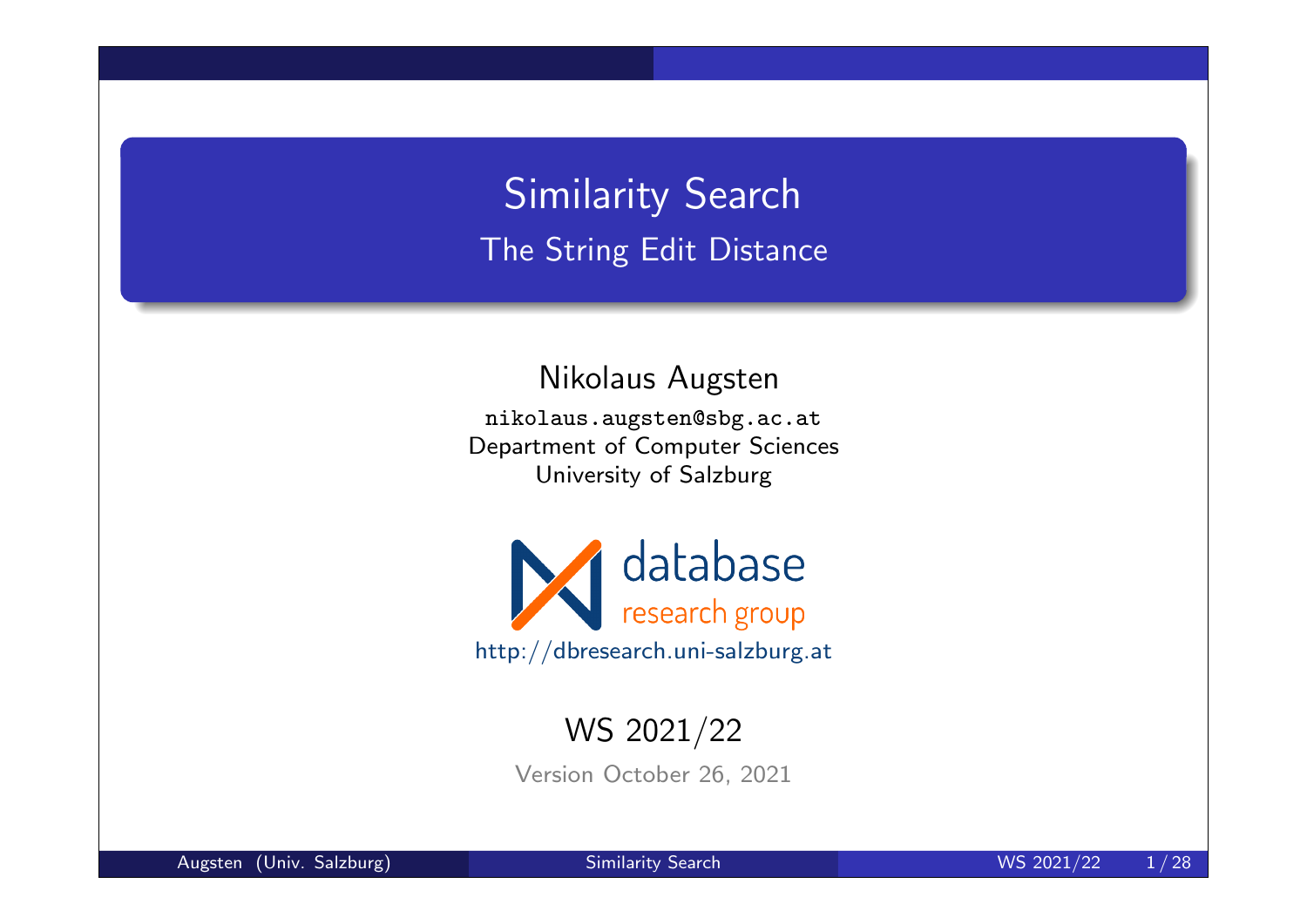### **Outline**

#### 1 String Edit Distance

- **Motivation and Definition**
- **Brute Force Algorithm**
- Dynamic Programming Algorithm
- **Edit Distance Variants**

#### 2 Conclusion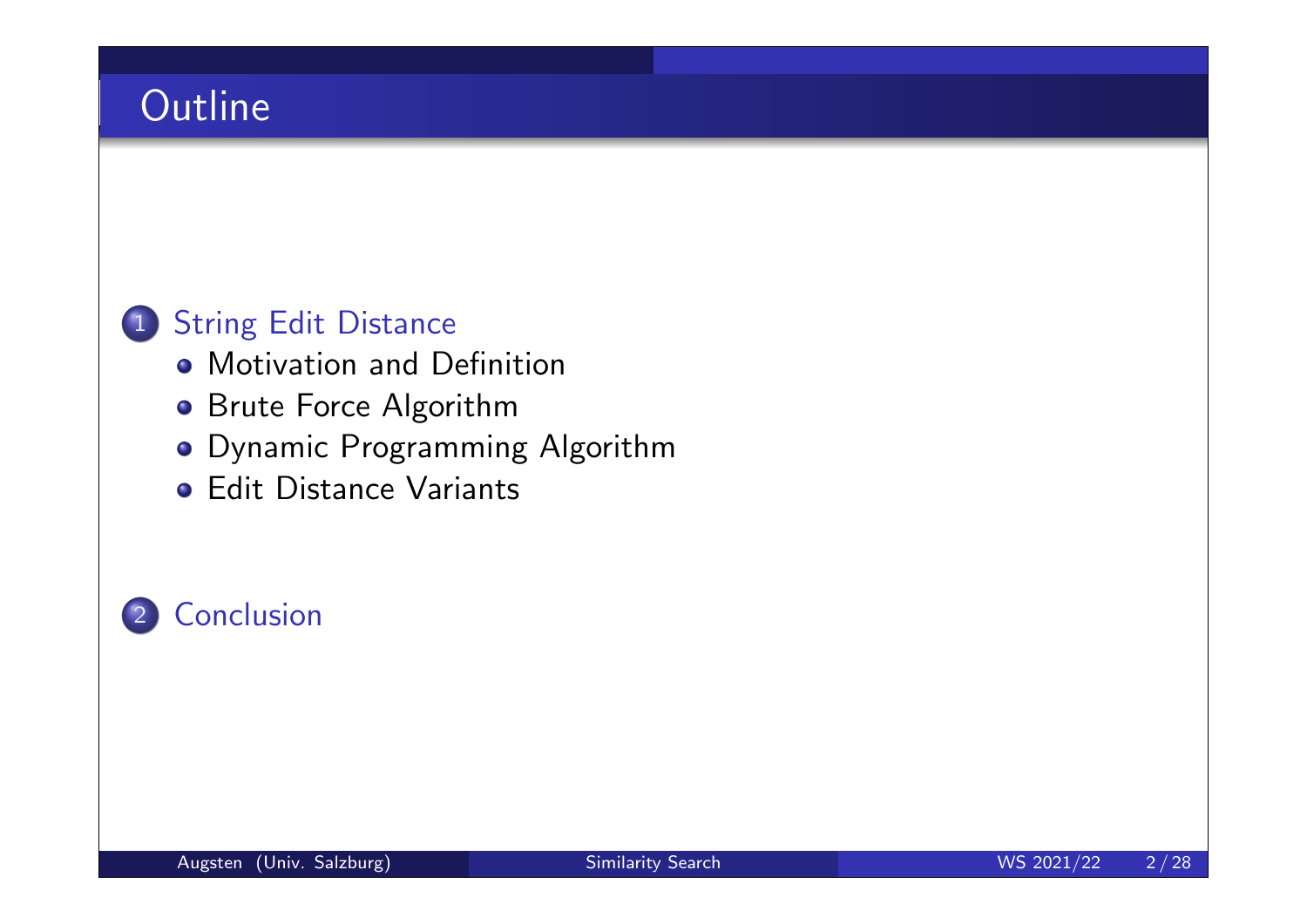### **Outline**

#### 1 String Edit Distance

#### **• Motivation and Definition**

- **Brute Force Algorithm**
- Dynamic Programming Algorithm
- **Edit Distance Variants**

#### **Conclusion**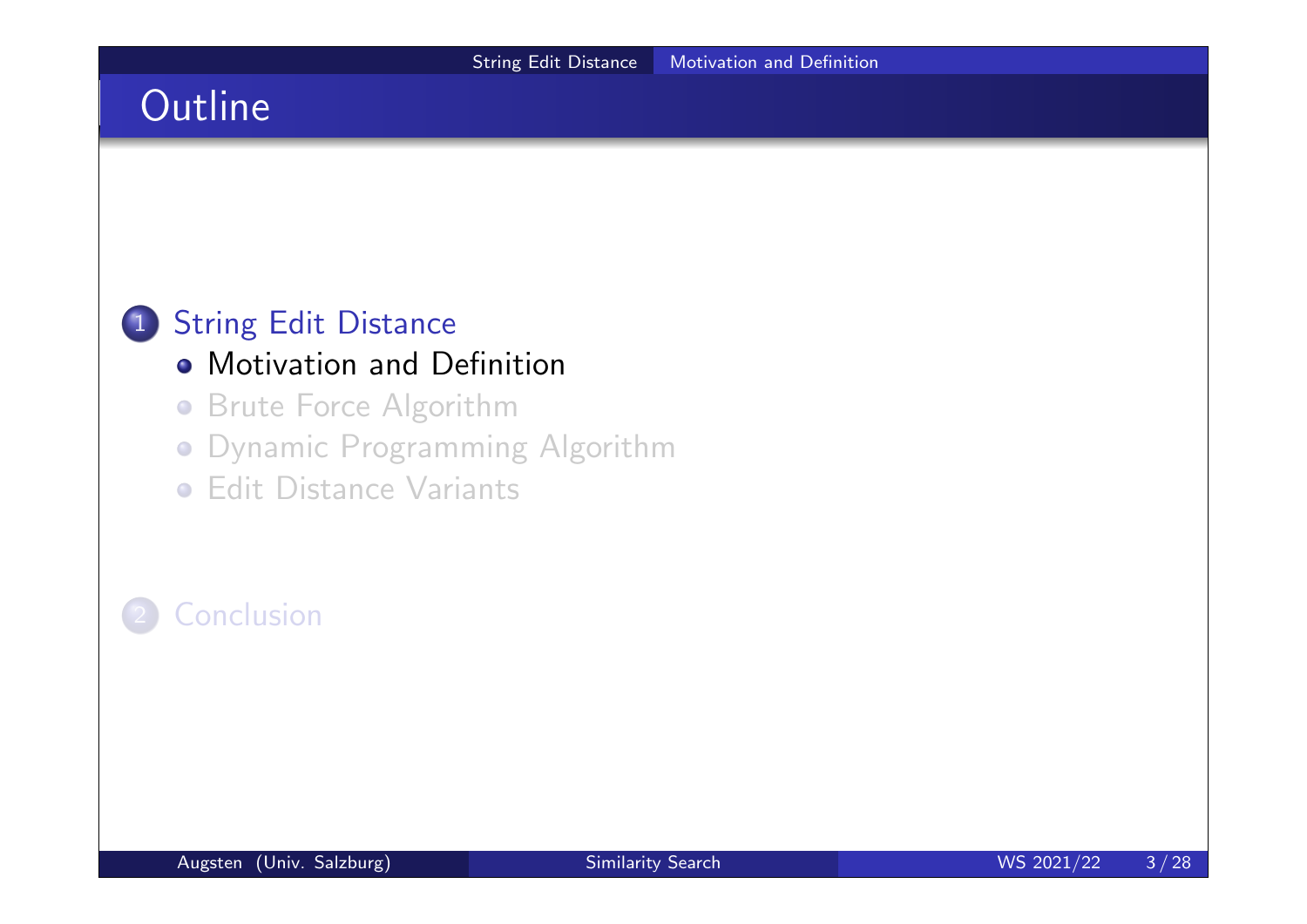### Motivation

#### **• How different are**

- hello and hello?
- hello and hallo?
- hello and hell?
- hello and shell?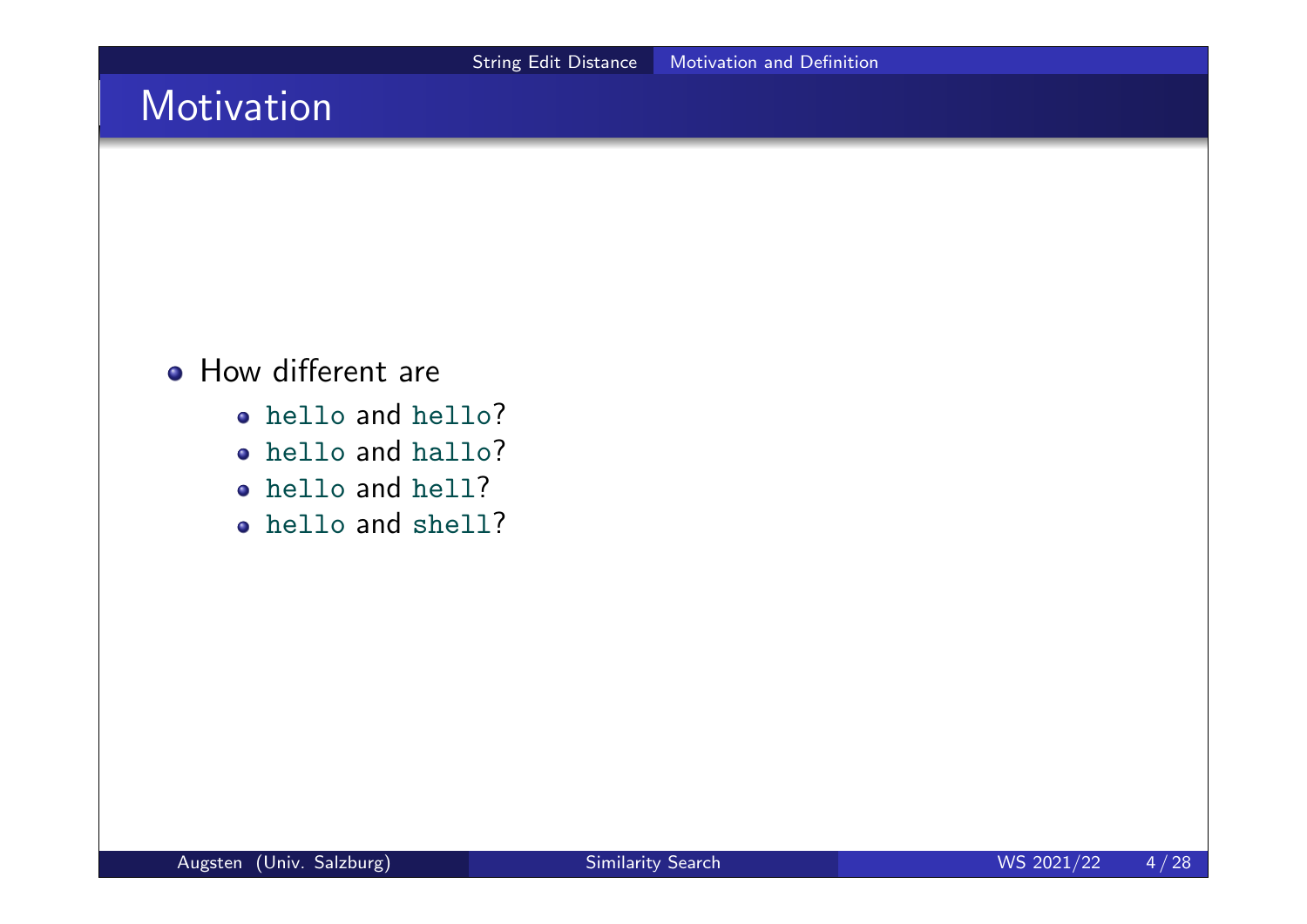### What is a String Distance Function?

#### Definition (String Distance Function)

Given a finite alphabet  $\Sigma$ , a string distance function,  $\delta_{\bm{s}}$ , maps each pair of strings  $(x, y) \in \Sigma^* \times \Sigma^*$  to a positive real number (including zero).

$$
\delta_{\mathsf{s}}:\Sigma^*\times\Sigma^*\to\mathbb{R}_0^+
$$

 $\Sigma^*$  is the set of all strings over  $\Sigma$ , including the empty string  $\varepsilon$ .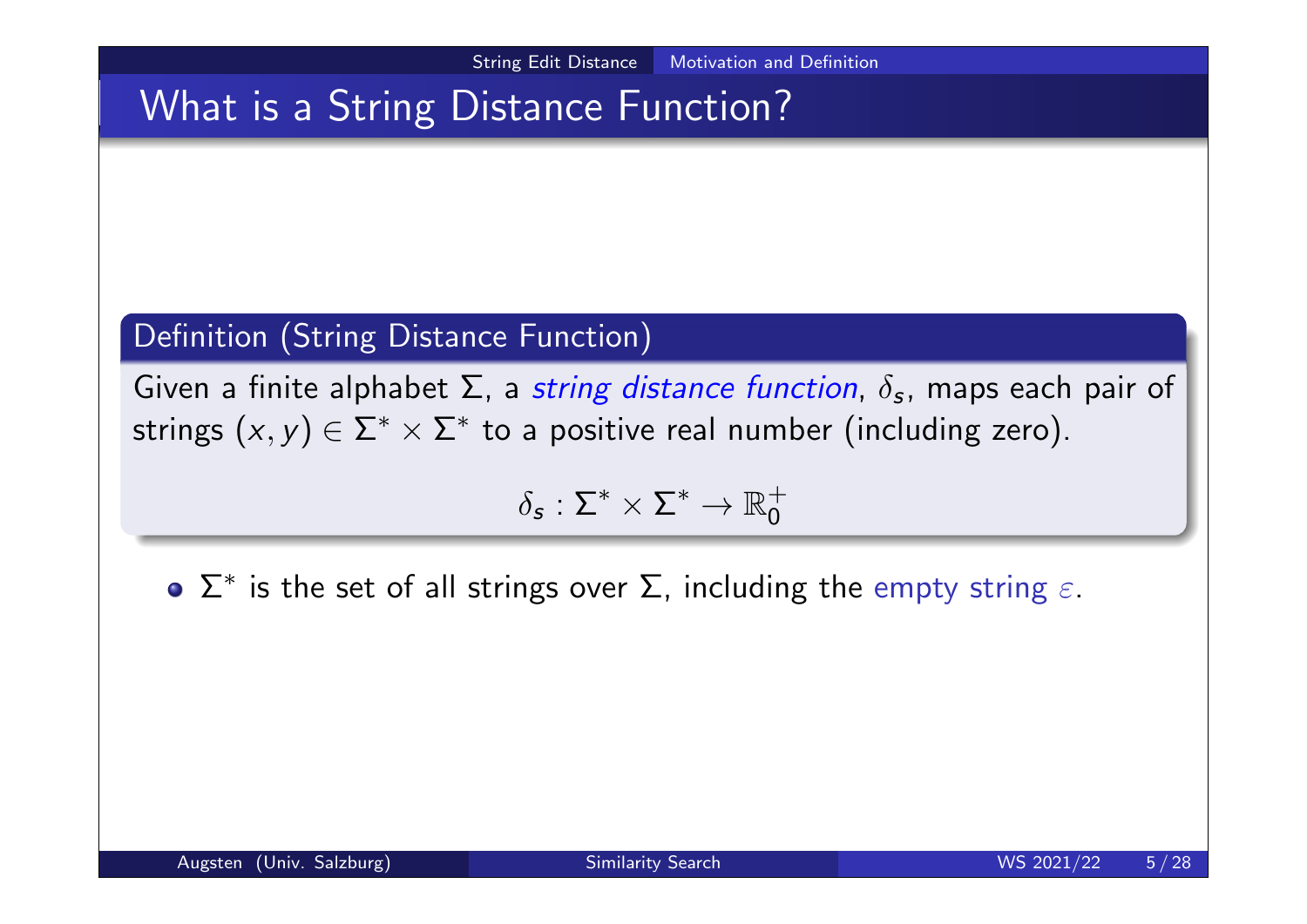### The String Edit Distance

#### Definition (String Edit Distance)

The *string edit distance* between two strings, ed( $x, y$ ), is the minimum number of character insertions, deletions and replacements that transforms  $x$  to  $y$ .

- Example:
	- hello→hallo: replace e by a
	- hello→hell: delete o
	- hello→shell: delete o, insert s
- Also called Levenshtein distance.<sup>1</sup>

 $^1$ Levenshtein introduced this distance for signal processing in 1965 [Lev65].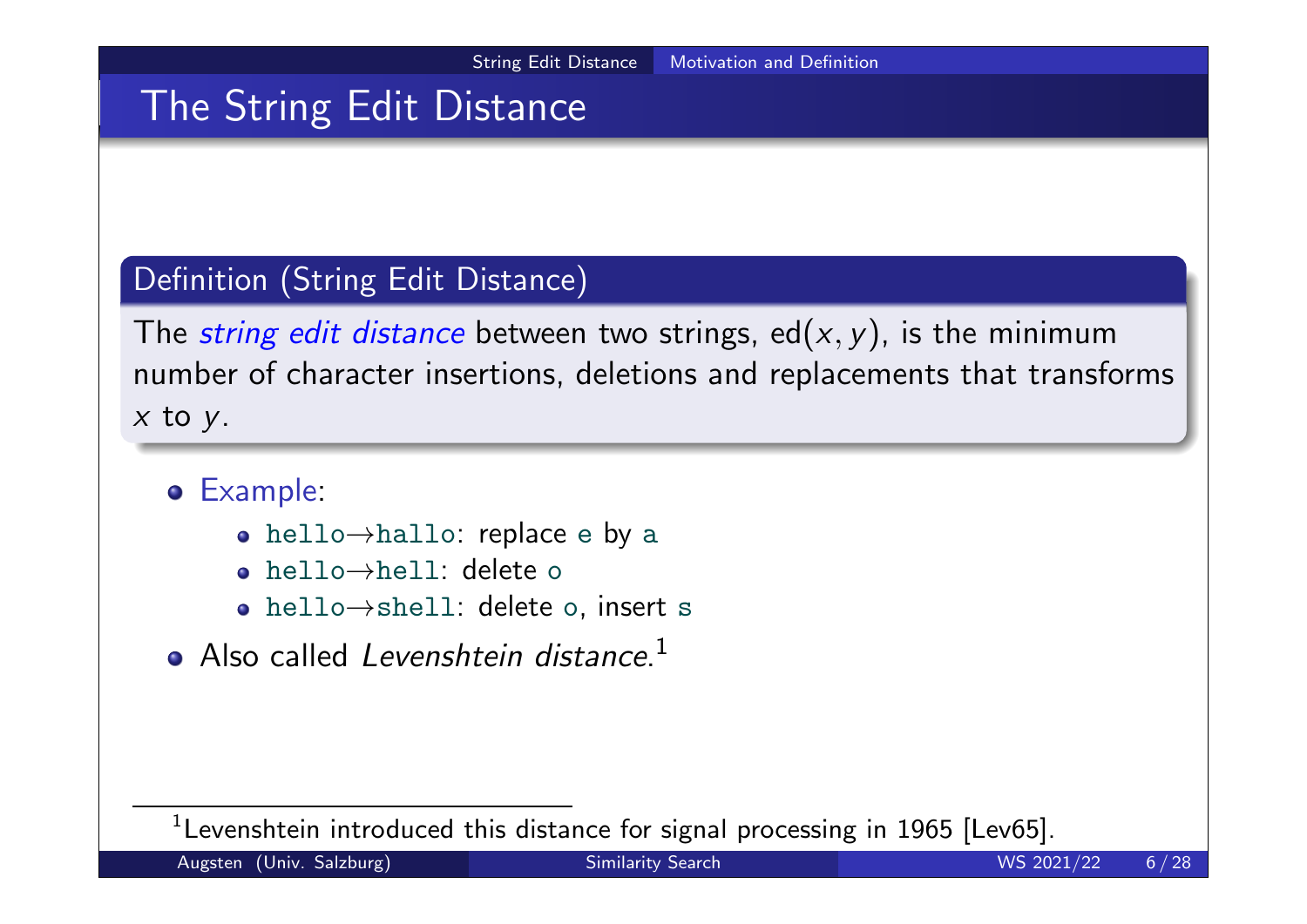### **Outline**

#### 1 String Edit Distance

**• Motivation and Definition** 

#### **• Brute Force Algorithm**

- Dynamic Programming Algorithm
- **Edit Distance Variants**

#### **Conclusion**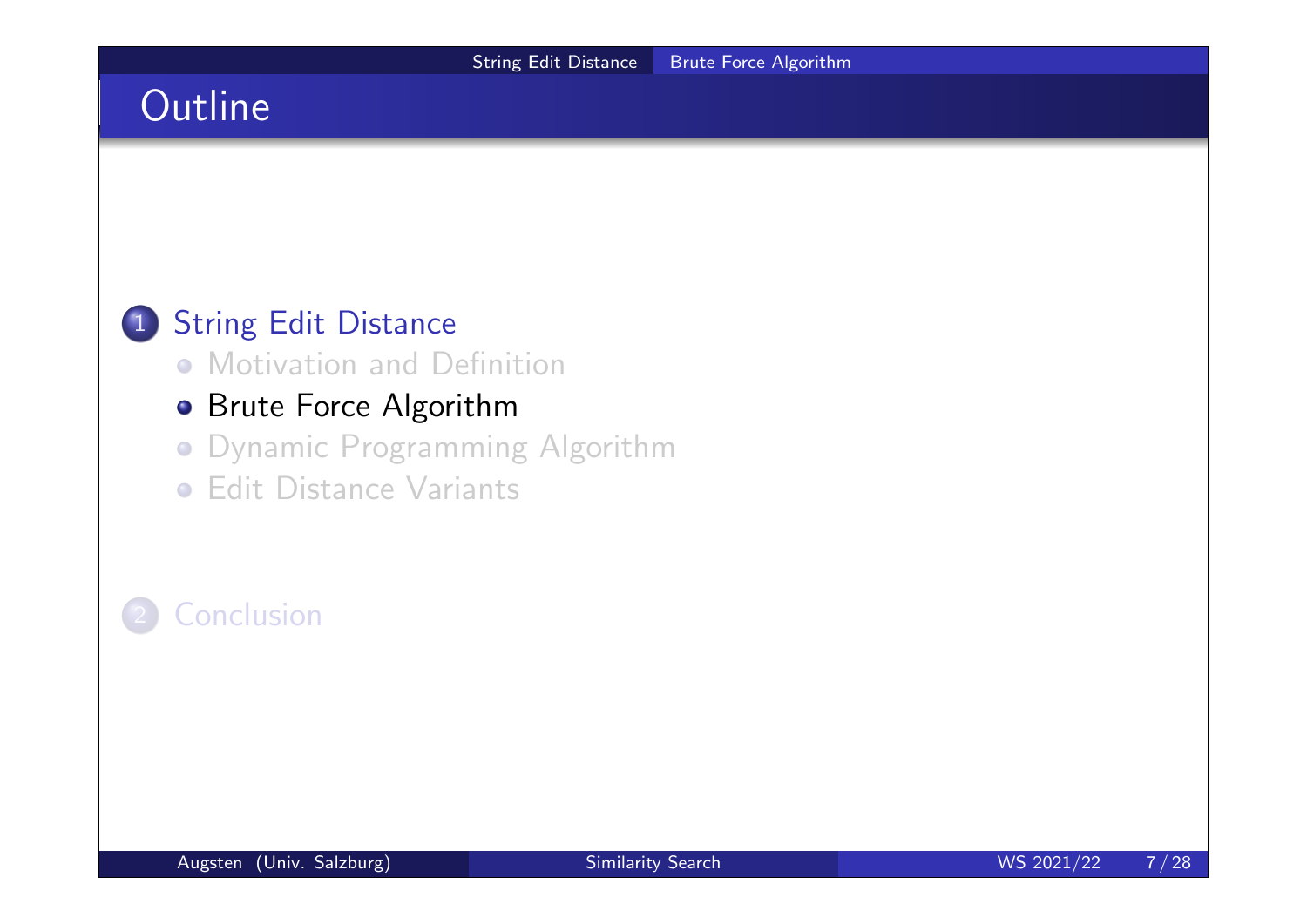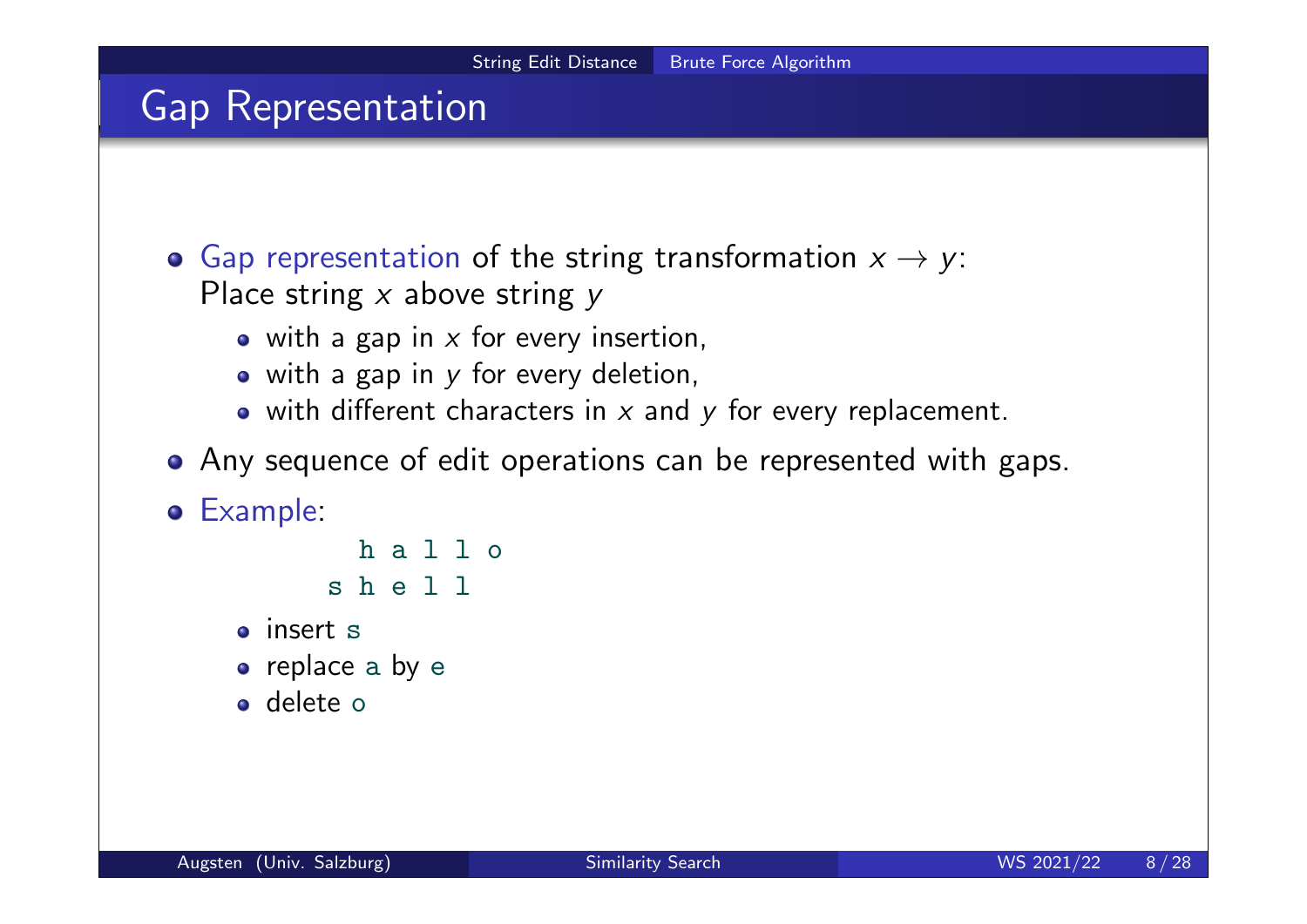### Deriving the Recursive Formula

```
Example:
```

```
h a l l o
s h e l l
```
**•** Given: Gap representation,  $\text{gap}(x, y)$ , of the shortest edit distance between two strings x and y, such that  $\text{gap}(x, y) = \text{ed}(x, y)$ .

Claim:

- If we remove the last column,
- then the remaining columns represent the shortest edit distance,  $\mathsf{gap}({\mathsf{x}}',{\mathsf{y}}') = \mathsf{ed}({\mathsf{x}}',{\mathsf{y}}'),$  between the remaining substrings,  ${\mathsf{x}}'$  and  ${\mathsf{y}}'.$
- Proof (by contradiction):
	- Last column contributes with  $c = 0$  or  $c = 1$  to gap $(x, y)$ , thus  $\textit{gap}(x,y) = \textit{gap}(x',y') + c.$
	- If we assume  $\mathsf{ed}(x',y') < \mathsf{gap}(x',y')$ , then we could find a new gap representation  $\mathsf{gap}^*(\mathsf{x}',\mathsf{y}') = \mathsf{ed}(\mathsf{x}',\mathsf{y}') < \mathsf{gap}(\mathsf{x}',\mathsf{y}')$  such that  $\mathsf{gap}^*(x,y) = \mathsf{gap}^*(x',y') + c < \mathsf{gap}(x',y') + c = \mathsf{ed}(x,y).$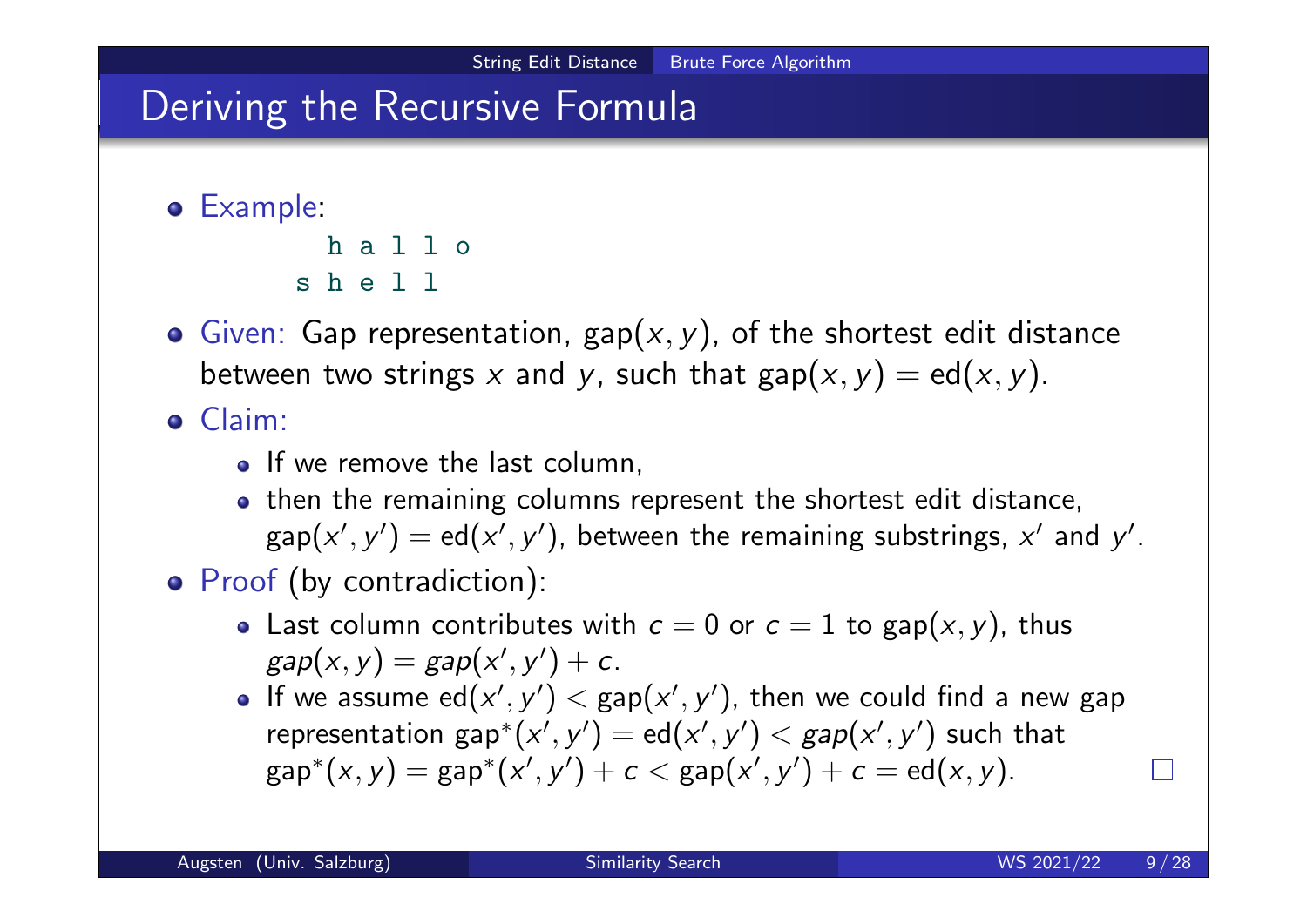### Deriving the Recursive Formula

Example:

h a l l o s h e l l

- o Notation:
	- $x[1 \dots i]$  is the substring of the first i characters of  $x(x[1 \dots 0] = \varepsilon)$
	- $x[i]$  is the *i*-th character of  $x$
- **•** Recursive Formula:

$$
\begin{array}{rcl} \mathrm{ed}(\varepsilon,\varepsilon)&=&0\\ \mathrm{ed}(x[1..i],\varepsilon]&=&i\\ \mathrm{ed}(\varepsilon,y[1..j]&=&j\\ \mathrm{ed}(x[1..i],y[1..j])&=&\min(\mathrm{ed}(x[1..i-1],y[1..j-1])+c,\\ \mathrm{ed}(x[1..i-1],y[1..j])+1,\\ \mathrm{ed}(x[1..i],y[1..j-1])+1)\end{array}
$$

where  $c = 0$  if  $x[i] = y[j]$ , otherwise  $c = 1$ .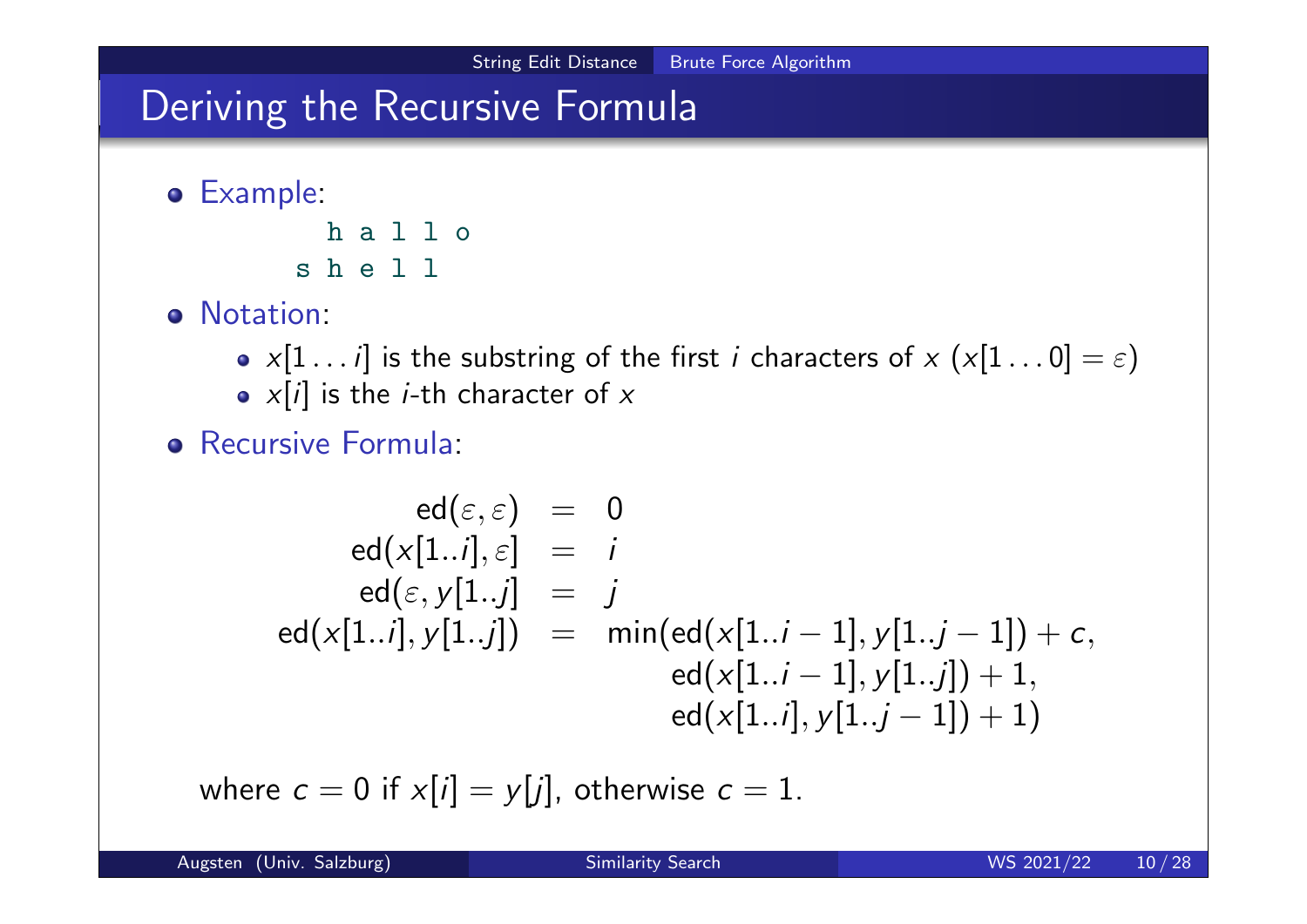## Brute Force Algorithm

### $ed-bf(x, y)$

$$
m = |x|, n = |y|
$$
  
\nif  $m = 0$  then return  $n$   
\nif  $x[m] = y[n]$  then  $c = 0$  else  $c = 1$   
\nreturn  $min(ed-bf(x,y[1...n-1])+1,\ned-bf(x[1...m-1],y)+1,\ned-bf(x[1...m-1],y[1...n-1])+c)$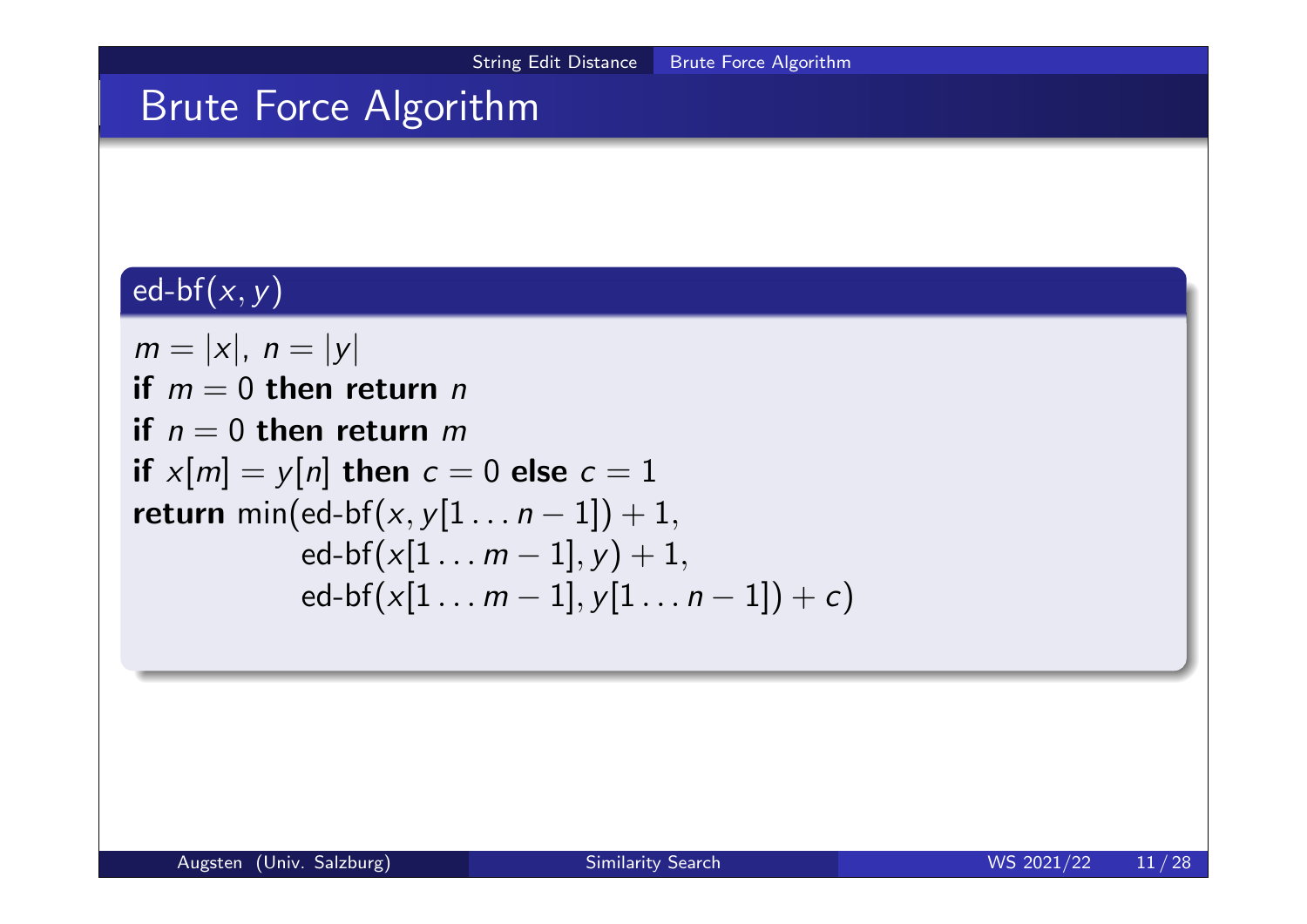#### String Edit Distance Brute Force Algorithm **Brute Force Algorithm** • Recursion tree for ed-bf( $ab, xb$ ): ab,xb a,xb ε,x ε,xb a,x ε,ε ε,x a,ε ab,x a,ε a,x ε,ε ε,x  $ab,\varepsilon$  a, $\varepsilon$

Exponential runtime in string length :-(

ε,ε

ε,x

a,ε

a,x

- Observation: Subproblems are computed repeatedly (e.g. ed-bf $(a, x)$  is computed 3 times)
- Approach: Reuse previously computed results!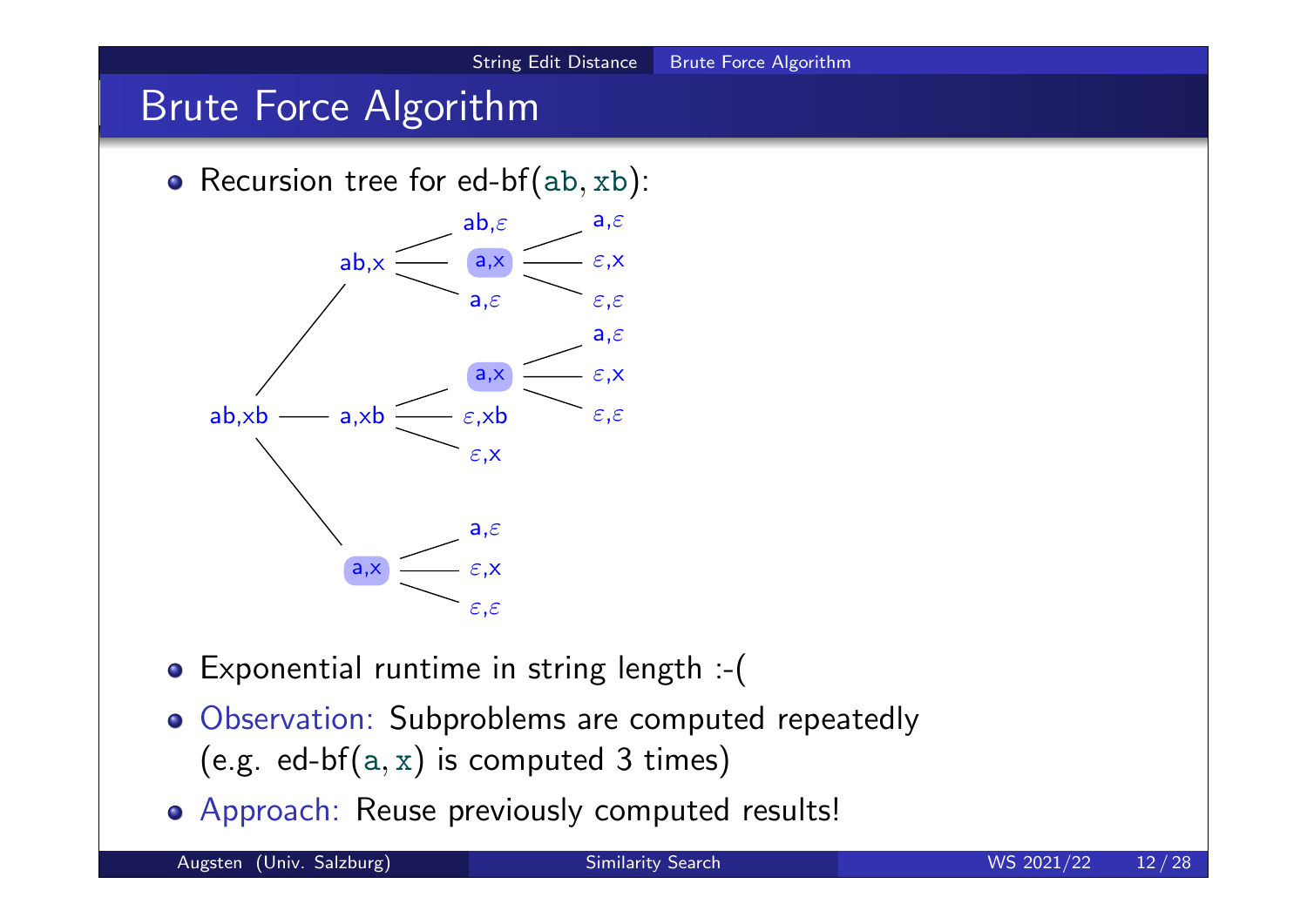### **Outline**

#### 1 String Edit Distance

- **Motivation and Definition**
- **Brute Force Algorithm**

#### Dynamic Programming Algorithm

**• Edit Distance Variants** 

#### **Conclusion**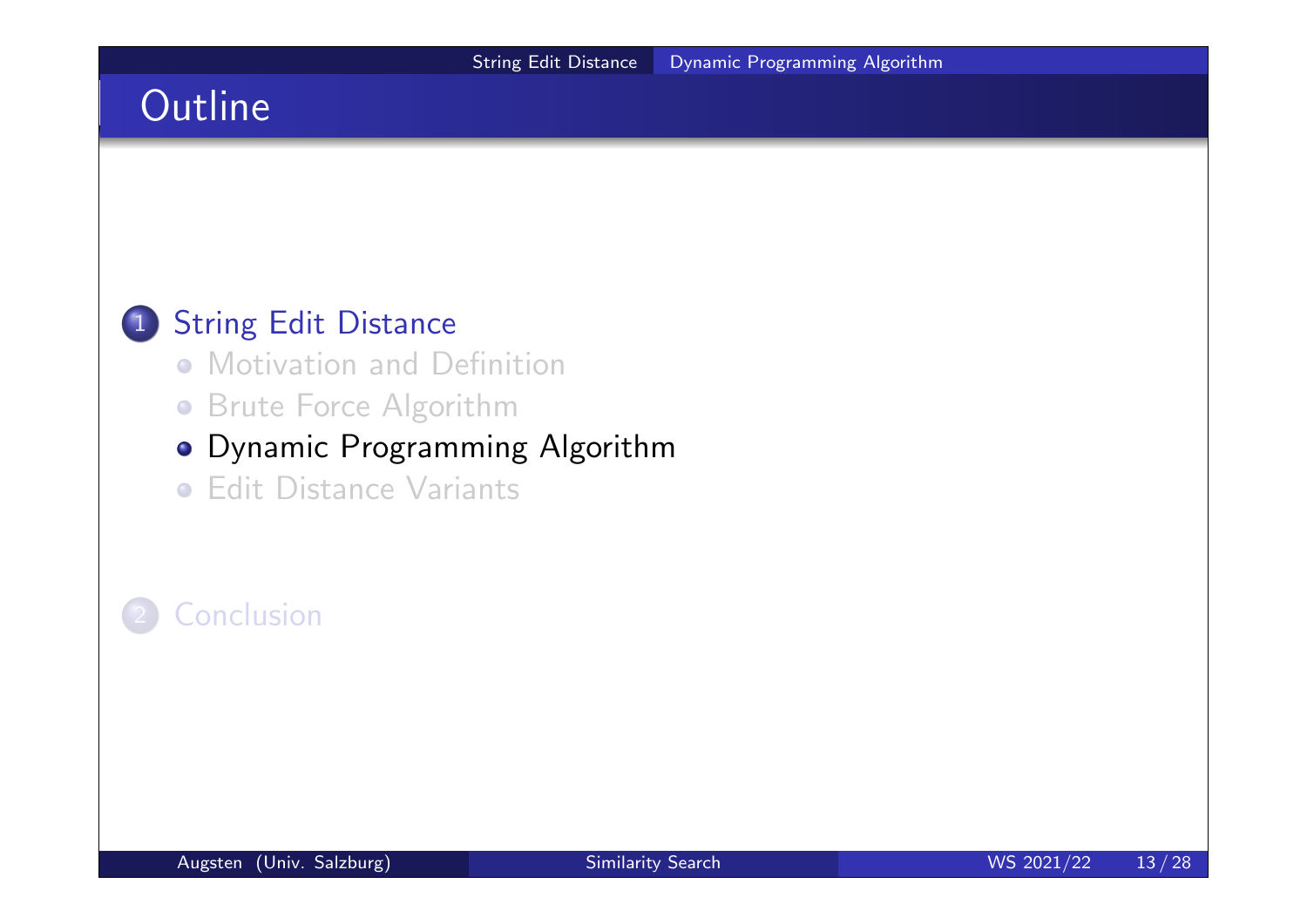### Dynamic Programming Algorithm

- $\bullet$  Store distances between all prefixes of x and y
- Use matrix  $C_{0..m,0..n}$  with

$$
C_{i,j} = \mathrm{ed}(x[1 \dots i], y[1 \dots j])
$$

where  $x[1..0] = y[1..0] = \varepsilon$ .

Example:

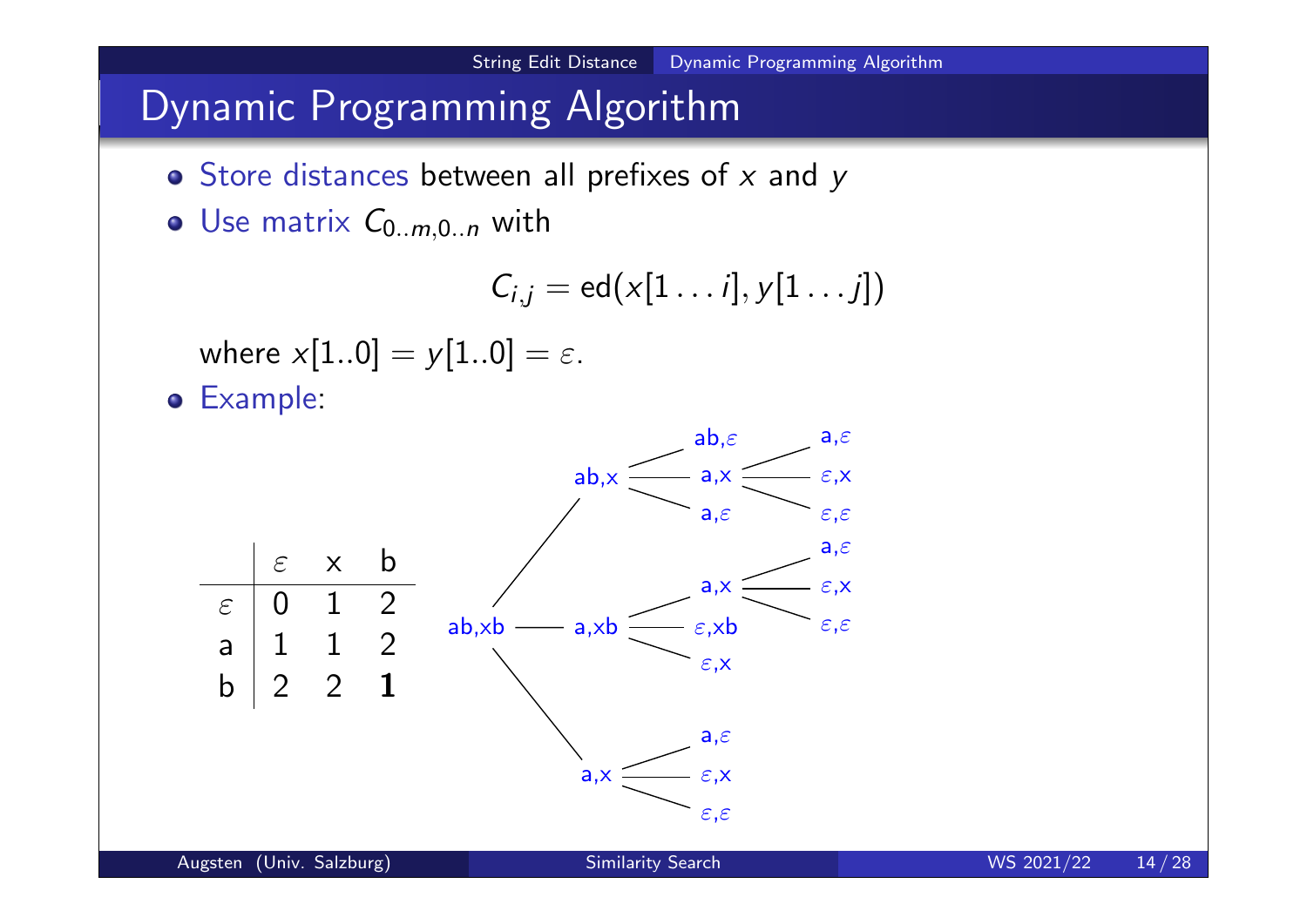# Dynamic Programming Algorithm

### $\textsf{ed-dyn}(x,y)$

$$
C: array[0..|x|][0..|y|]
$$
\n
$$
\begin{aligned}\n\text{for } i &= 0 \text{ to } |x| \text{ do } C[i,0] = i \\
\text{for } j &= 1 \text{ to } |y| \text{ do } C[0,j] = j \\
\text{for } j &= 1 \text{ to } |y| \text{ do} \\
\text{for } i &= 1 \text{ to } |x| \text{ do} \\
\text{if } x[i] &= y[j] \text{ then } c = 0 \text{ else } c = 1 \\
C[i,j] &= \min(C[i-1,j-1] + c, \\
C[i-1,j] + 1, \\
C[i,j-1] + 1)\n\end{aligned}
$$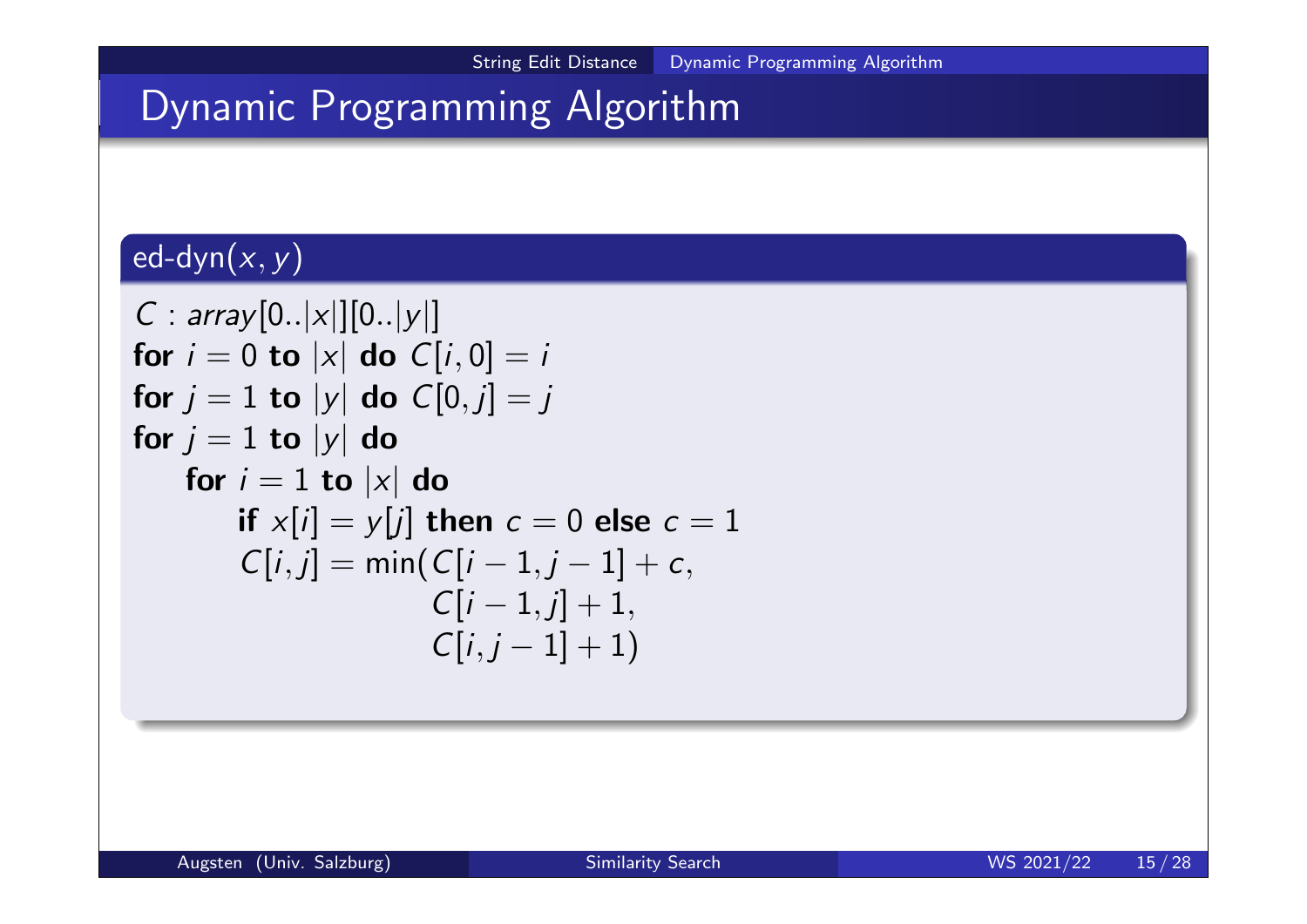### Understanding the Solution

Example:



 $\circ$  Solution 1: replace n by d and (second)  $\circ$  by n in x

- $\circ$  Solution 2: insert d after n and delete (first) o in x
- $\circ$  Solution 3: insert d after n and delete (second) o in x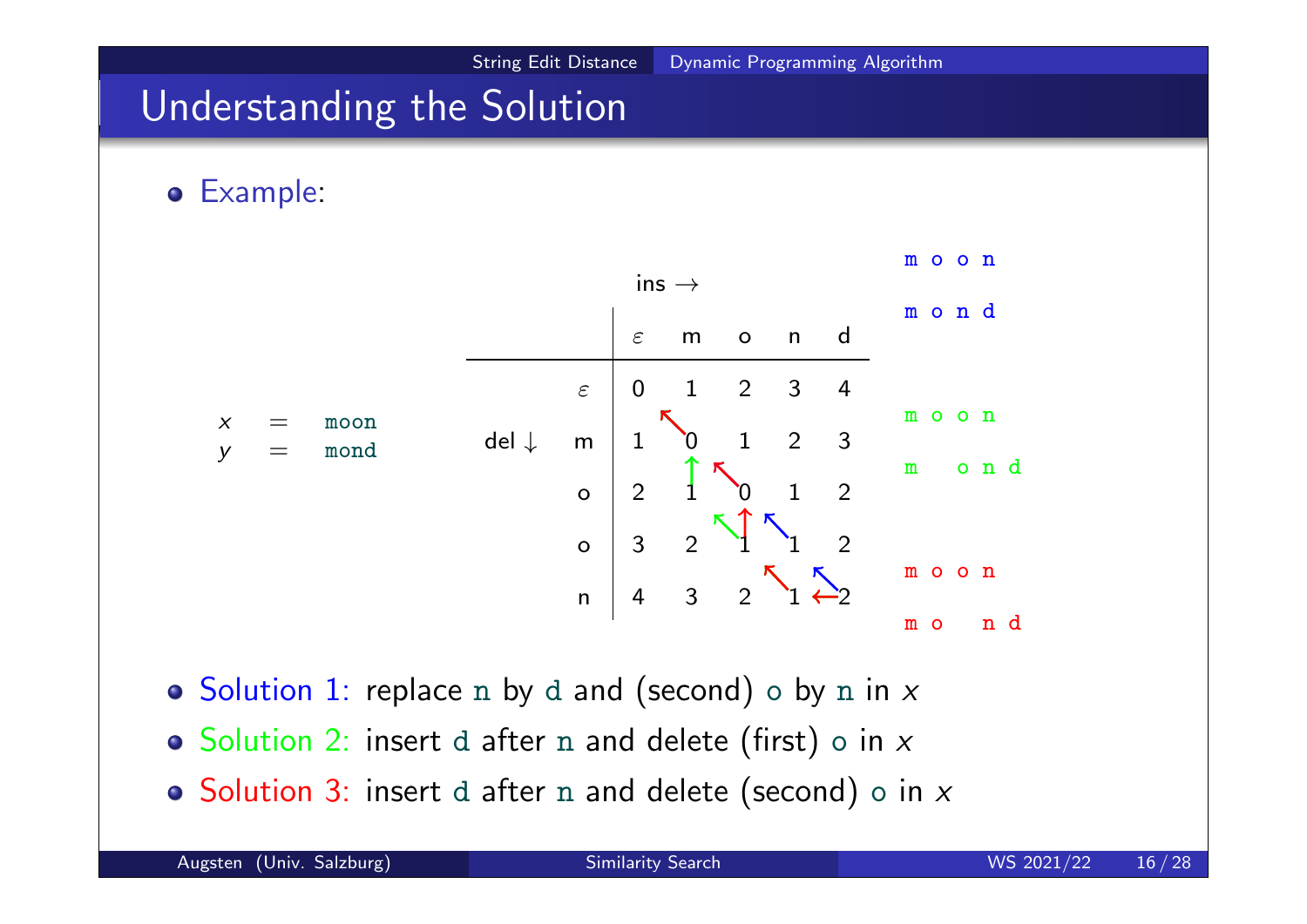### Dynamic Programming Algorithm – Properties

#### **• Complexity:**

- $\bullet$   $O(mn)$  time (nested for-loop)
- $\bullet$   $O(mn)$  space (the  $(m+1)\times(n+1)$ -matrix C)
- Improving space complexity (assume  $m < n$ ):
	- we need only the previous column to compute the next column
	- we can forget all other columns
	- $\bullet \Rightarrow O(m)$  space complexity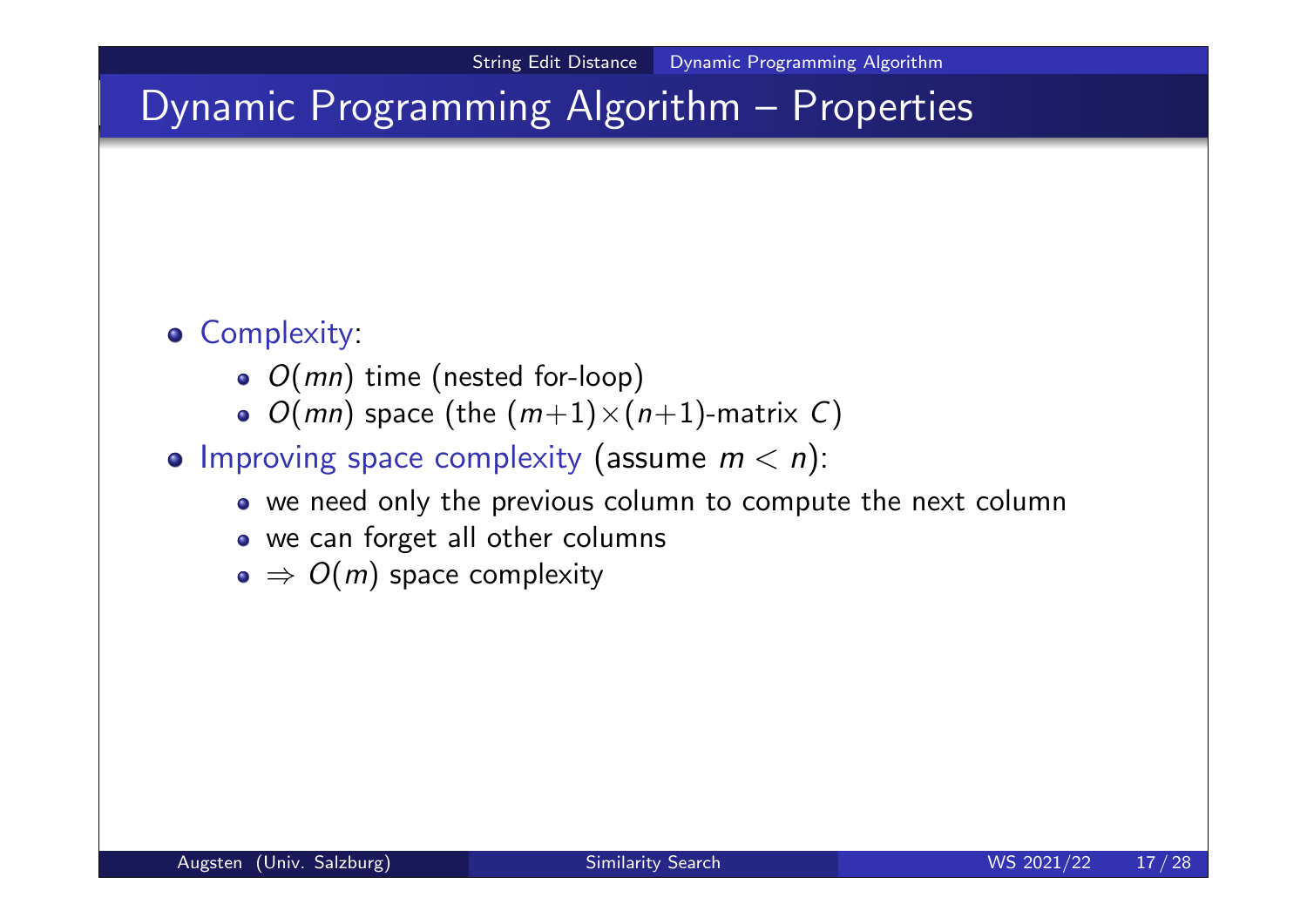### Dynamic Programming Algorithm

#### ed-dyn<sup>+</sup> $(x, y)$

```
col_0 : array [0..|x|]col_1 : array [0..|x|]for i = 0 to |x| do col_0[i] = ifor j = 1 to |y| do
   col_1[0] = jfor i = 1 to |x| do
       if x[i] = y[j] then c = 0 else c = 1col_1[i] = min(col_0[i-1] + c,col_1[i - 1] + 1,col_0[i] + 1)col_0 = col_1
```
Augsten (Univ. Salzburg) Similarity Search WS 2021/22 18/28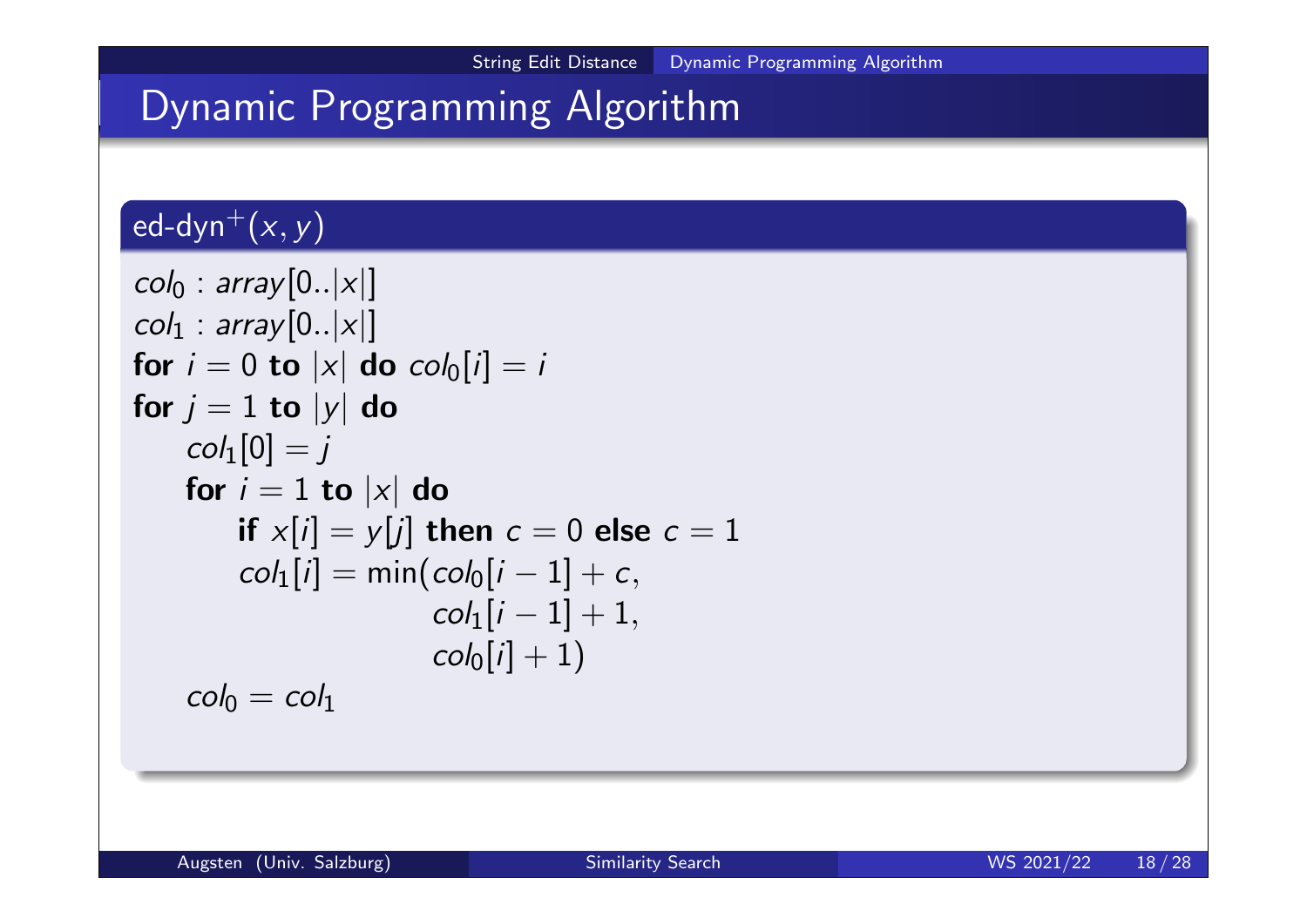### **Outline**

#### 1 String Edit Distance

- **Motivation and Definition**
- **Brute Force Algorithm**
- Dynamic Programming Algorithm
- **Edit Distance Variants**

#### **Conclusion**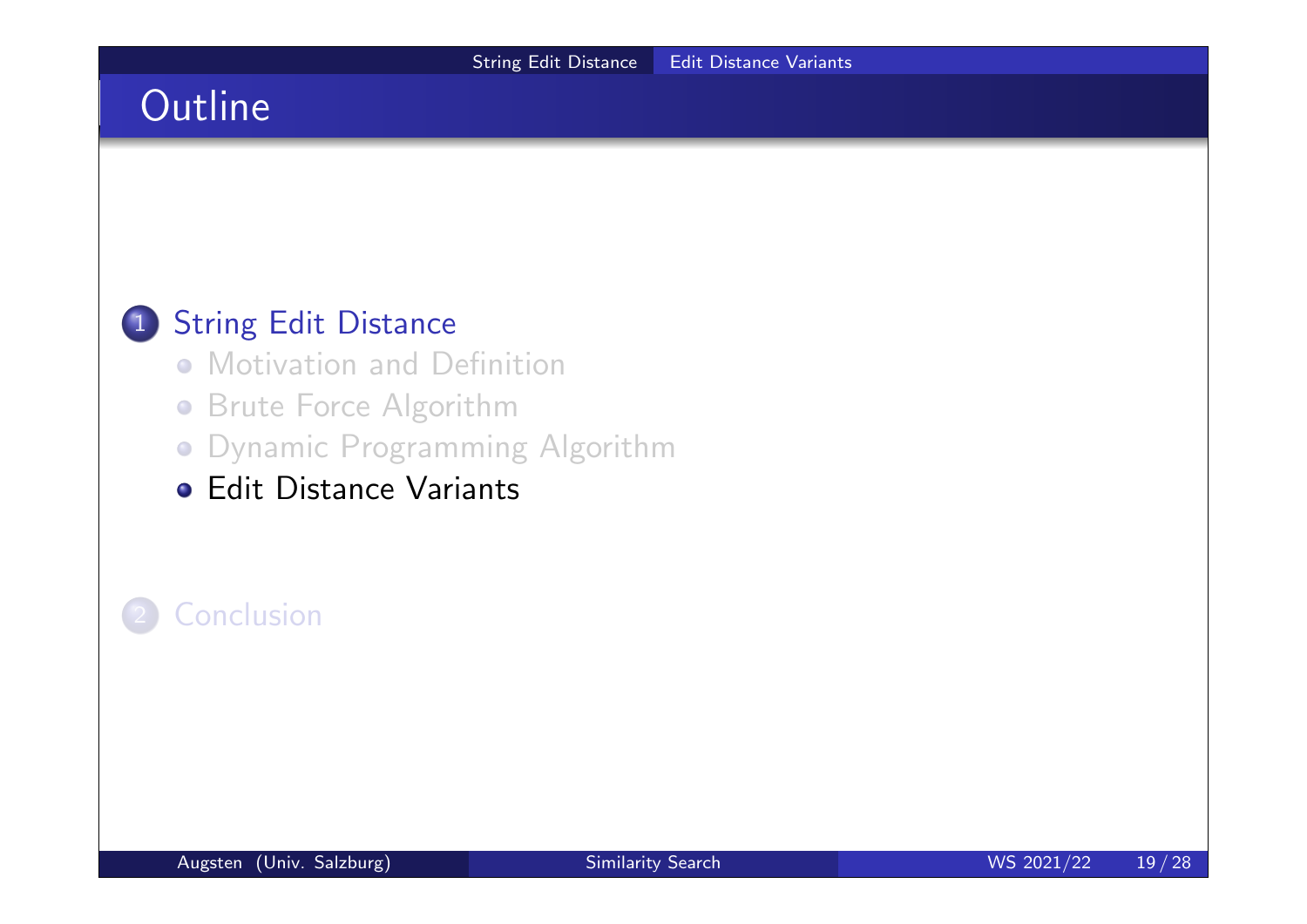### Distance Metric

#### Definition (Distance Metric)

A distance function  $\delta$  is a *distance metric* if and only if for any  $x, y, z$  the following hold:

- $\delta(x, y) = 0 \Leftrightarrow x = y$  (identity)
- $\delta(x, y) = \delta(y, x)$  (symmetric)
- $\delta(x, y) + \delta(y, z) \geq \delta(x, z)$  (triangle inequality)

#### Examples:

- the Euclidean distance is a metric
- $d(a, b) = a b$  is not a metric (not symmetric)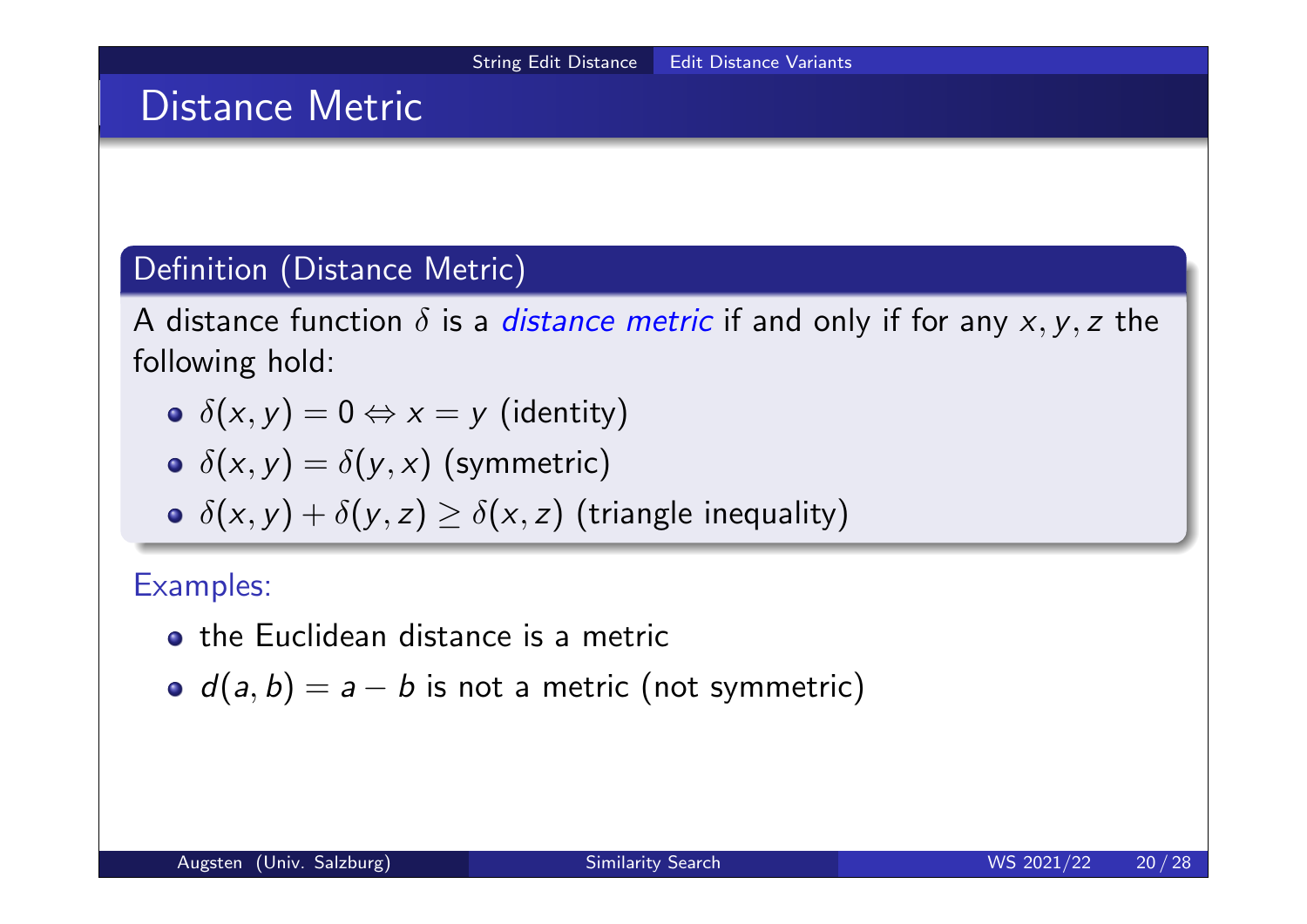### Introducing Weights

Look at the edit operations as a set of rules with a cost:

$$
\alpha(\varepsilon, b) = \omega_{ins} \qquad \text{(insert)}\\
\alpha(a, \varepsilon) = \omega_{del} \qquad \text{(delete)}\\
\alpha(a, b) = \begin{cases} \omega_{rep} & \text{if } a \neq b \\ 0 & \text{if } a = b \end{cases} \qquad \text{(replace)}
$$

where  $a,b\in\Sigma$ , and  $\omega_{\textit{ins}}, \omega_{\textit{del}}, \omega_{\textit{rep}}\in\mathbb{R}^{+}_{0}$ 0 .

- $\bullet$  Edit script: sequence of rules that transform  $x$  to  $y$
- Edit distance: edit script with minimum cost (adding up costs of single rules)
- **•** Example: so far we assumed  $\omega_{ins} = \omega_{del} = \omega_{rep} = 1$ .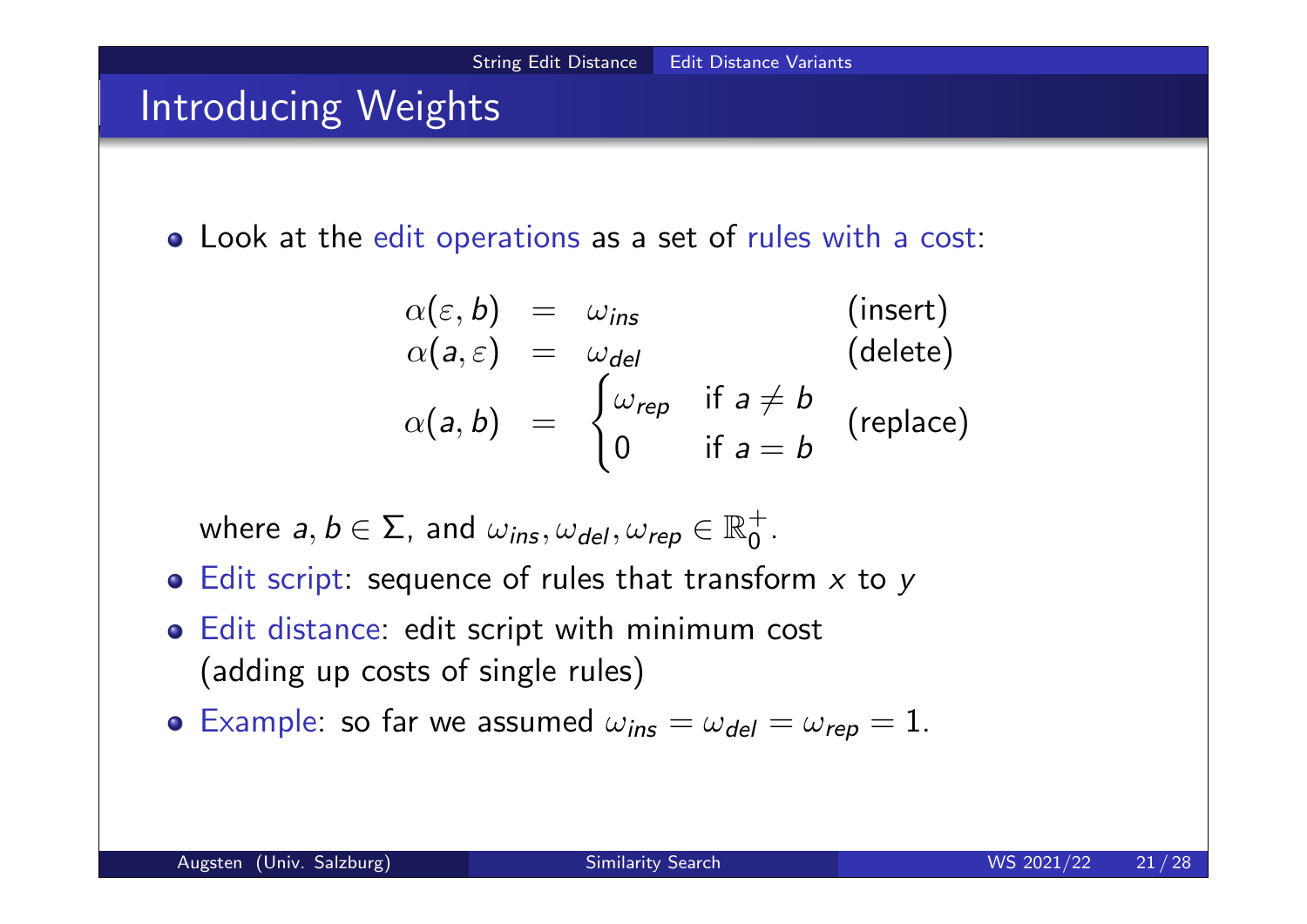### Weighted Edit Distance

#### Recursive formula with weights:

$$
C_{0,0} = 0
$$
  
\n
$$
C_{i,j} = \min(C_{i-1,j-1} + \alpha(x[i], y[j]),
$$
  
\n
$$
C_{i-1,j} + \alpha(x[i], \varepsilon),
$$
  
\n
$$
C_{i,j-1} + \alpha(\varepsilon, y[j]))
$$

where  $\alpha(a, a) = 0$  for all  $a \in \Sigma$ , and  $C_{-1,j} = C_{i,-1} = \infty$ .

We can easily adapt the dynamic programming algorithm.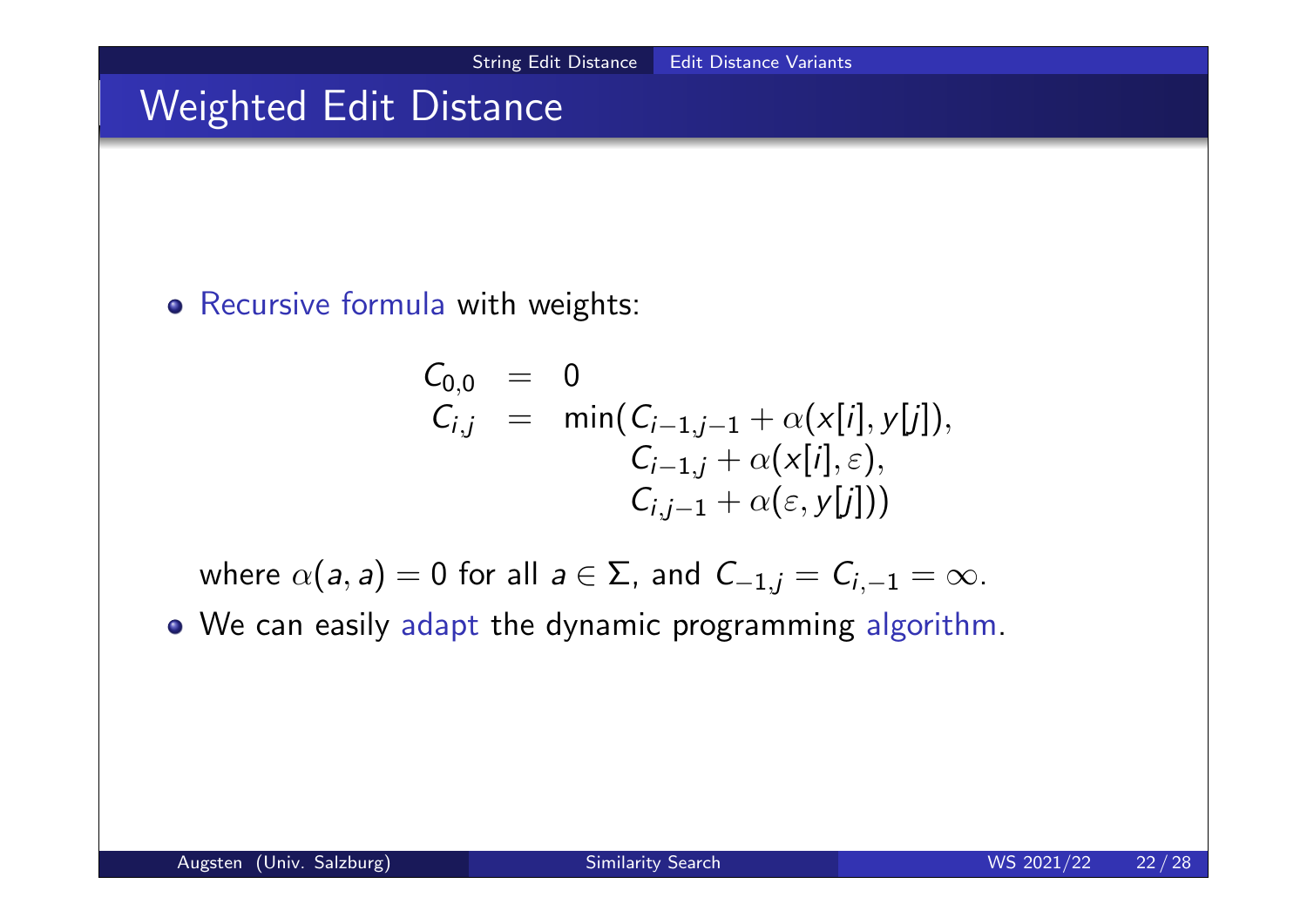### Variants of the Edit Distance

- Unit cost edit distance (what we did so far):
	- $\bullet \ \omega_{ins} = \omega_{del} = \omega_{rep} = 1$
	- $\bullet$  0  $\leq$  ed(x, y)  $\leq$  max(|x|, |y|)
	- distance metric
- Hamming distance [Ham50, SK83]:
	- called also "string matching with  $k$  mismatches"
	- allows only replacements

$$
\bullet\;\;\omega_{\textit{rep}}=1,\;\omega_{\textit{ins}}=\omega_{\textit{del}}=\infty
$$

• 
$$
0 \le d(x, y) \le |x|
$$
 if  $|x| = |y|$ , otherwise  $d(x, y) = \infty$ 

**e** distance metric

#### Longest Common Subsequence (LCS) distance [NW70, AG87]:

• allows only insertions and deletions

$$
\bullet\ \ \omega_{ins}=\omega_{del}=1,\ \omega_{rep}=\infty
$$

- $0 \le d(x, y) \le |x| + |y|$
- **o** distance metric
- $LCS(x, y) = (|x| + |y| d(x, y))/2$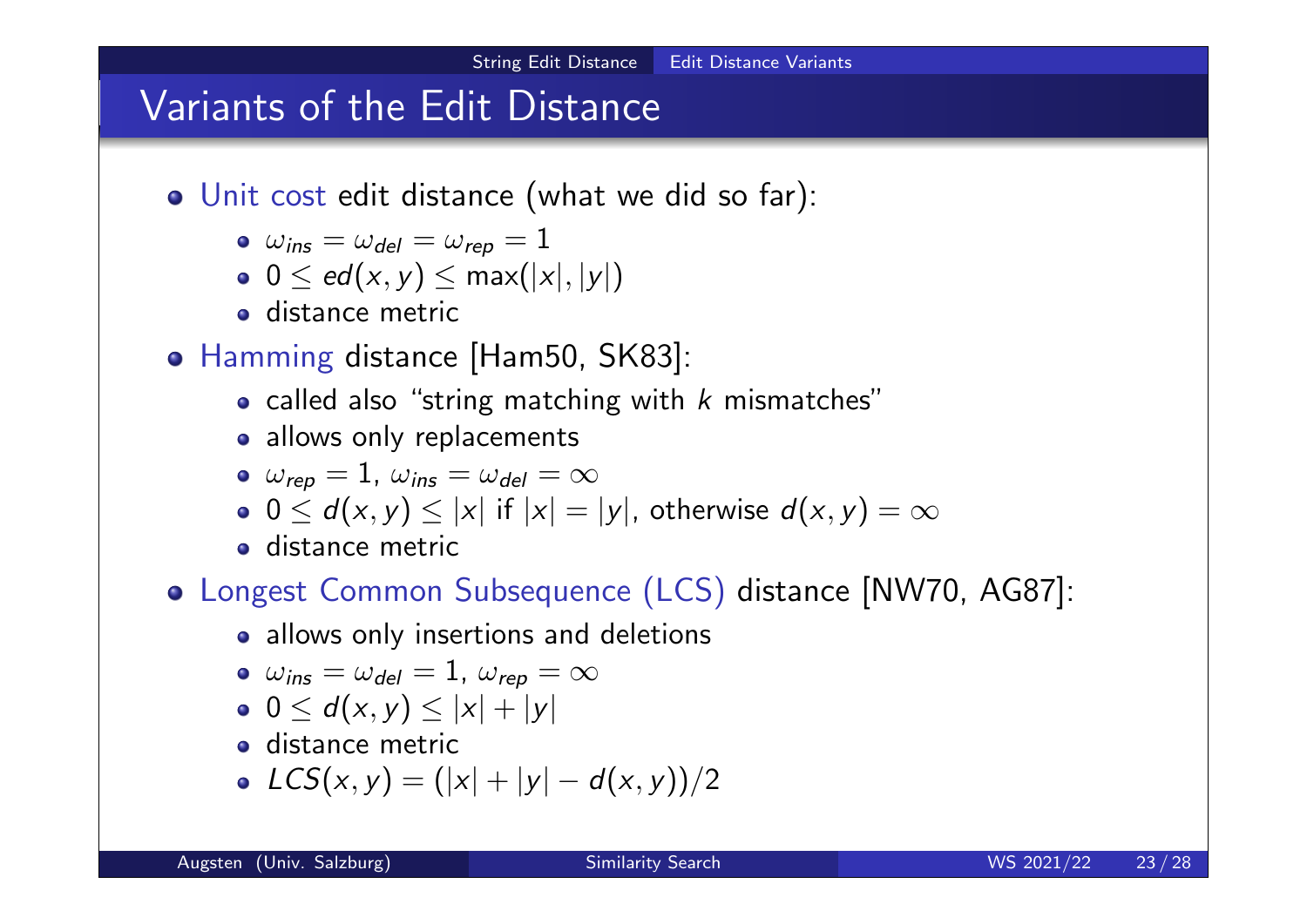### Allowing Transposition

- **•** Transpositions
	- switch two adjacent characters
	- o can be simulated by delete and insert
	- typos are often transpositions
- o New rule for transposition

$$
\alpha(\mathsf{ab},\mathsf{ba})=\omega_\mathsf{trans}
$$

allows us to assign a weight different from  $\omega_{ins} + \omega_{del}$ 

Recursive formula that includes transposition:

$$
C_{0,0} = 0
$$
  
\n
$$
C_{i,j} = \min(C_{i-1,j-1} + \alpha(x[i], y[j]),
$$
  
\n
$$
C_{i-1,j} + \alpha(x[i], \varepsilon),
$$
  
\n
$$
C_{i,j-1} + \alpha(\varepsilon, y[j]),
$$
  
\n
$$
C_{i-2,j-2} + \alpha(x[i-1]x[i], y[j-1]y[j]))
$$

where  $\alpha(ab, cd) = \infty$  if  $a \neq d$  or  $b \neq c$ ,  $\alpha(a, a) = 0$  for all  $a \in \Sigma$ , and  $C_{-1,j} = C_{i,-1} = C_{-2,j} = C_{i,-2} = \infty$ .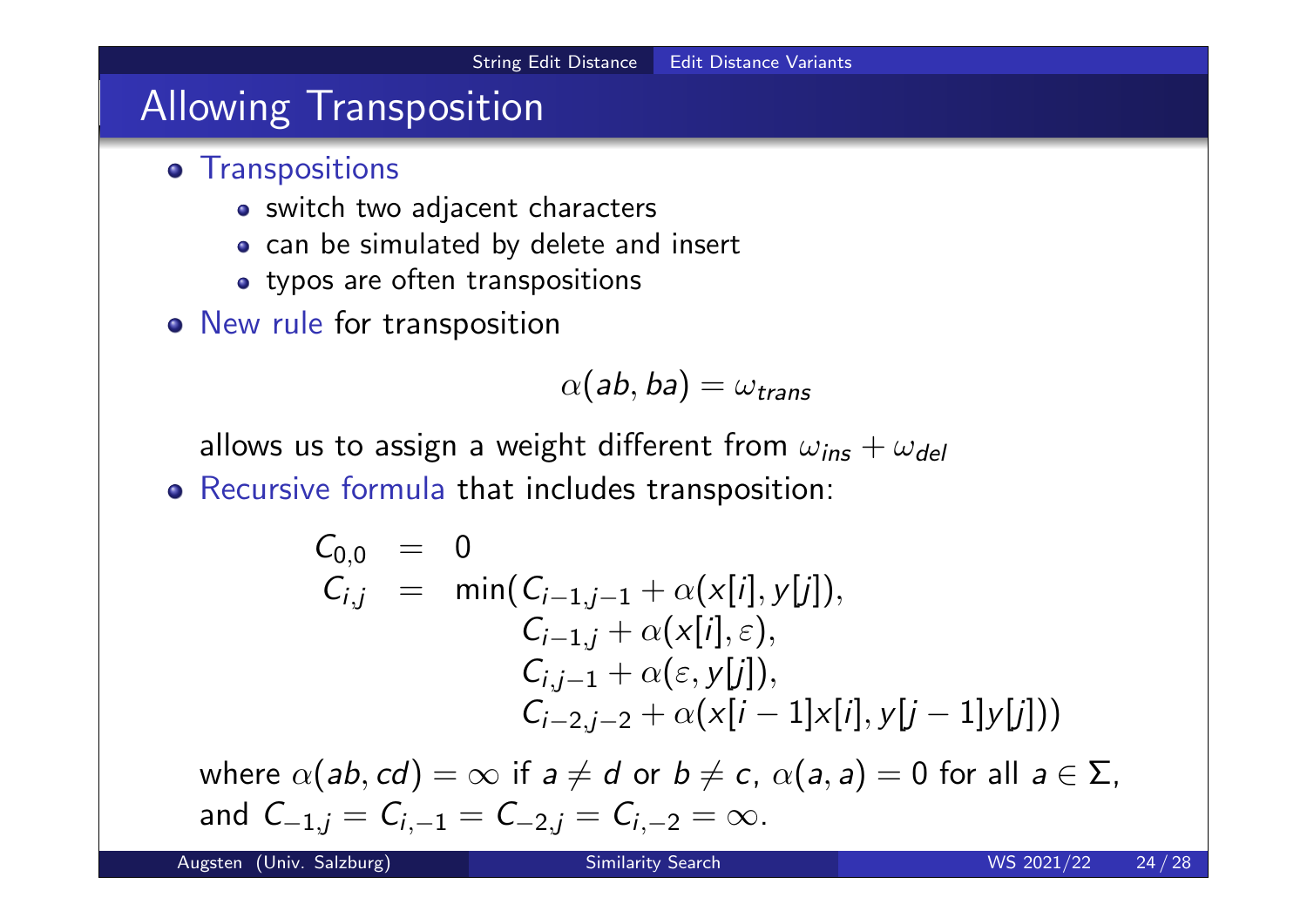### Example: Edit Distance with Transposition

**•** Example: Compute distance between  $x =$ meal and  $y =$ mael using the edit distance with transposition ( $\omega_{ins} = \omega_{del} = \omega_{rep} = \omega_{trans} = 1$ )

|  | $\varepsilon$ m a                                                                                                                         | e              |                |
|--|-------------------------------------------------------------------------------------------------------------------------------------------|----------------|----------------|
|  | $\begin{array}{c cccc}\n\varepsilon & 0 & 1 & 2 \\ \hline\nm & 1 & 0 & 1 \\ e & 2 & 1 & 1 \\ a & 3 & 2 & 1 \\ 1 & 4 & 3 & 2\n\end{array}$ | $\mathbf{3}$   | $\overline{4}$ |
|  |                                                                                                                                           | $\overline{2}$ | $\overline{3}$ |
|  |                                                                                                                                           | $\overline{1}$ | $\overline{2}$ |
|  |                                                                                                                                           | $\mathbf{1}$   | $\overline{2}$ |
|  |                                                                                                                                           | $\overline{2}$ |                |

The value in red results from the transposition of ea to ae.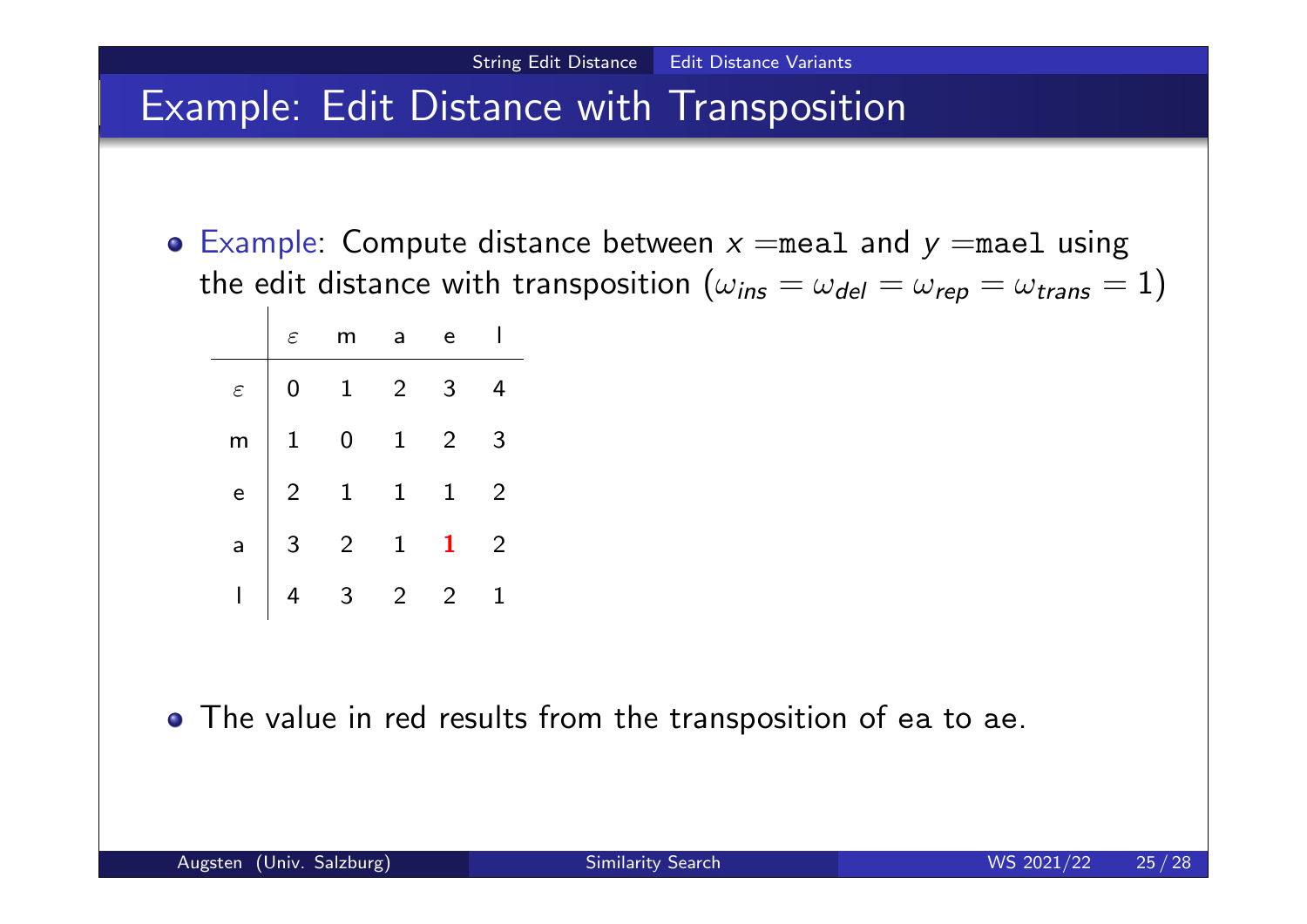### **Text Searching**

#### Goal:

- search pattern p in text  $t$  ( $|p| < |t|$ )
- allow  $k$  errors
- match may start at any position of the text
- Difference to distance computation:
	- $C_{0,j} = 0$  (instead of  $C_{0,j} = j$ , as text may start at any position)
	- result: all  $C_{m,j} \leq k$  are endpoints of matches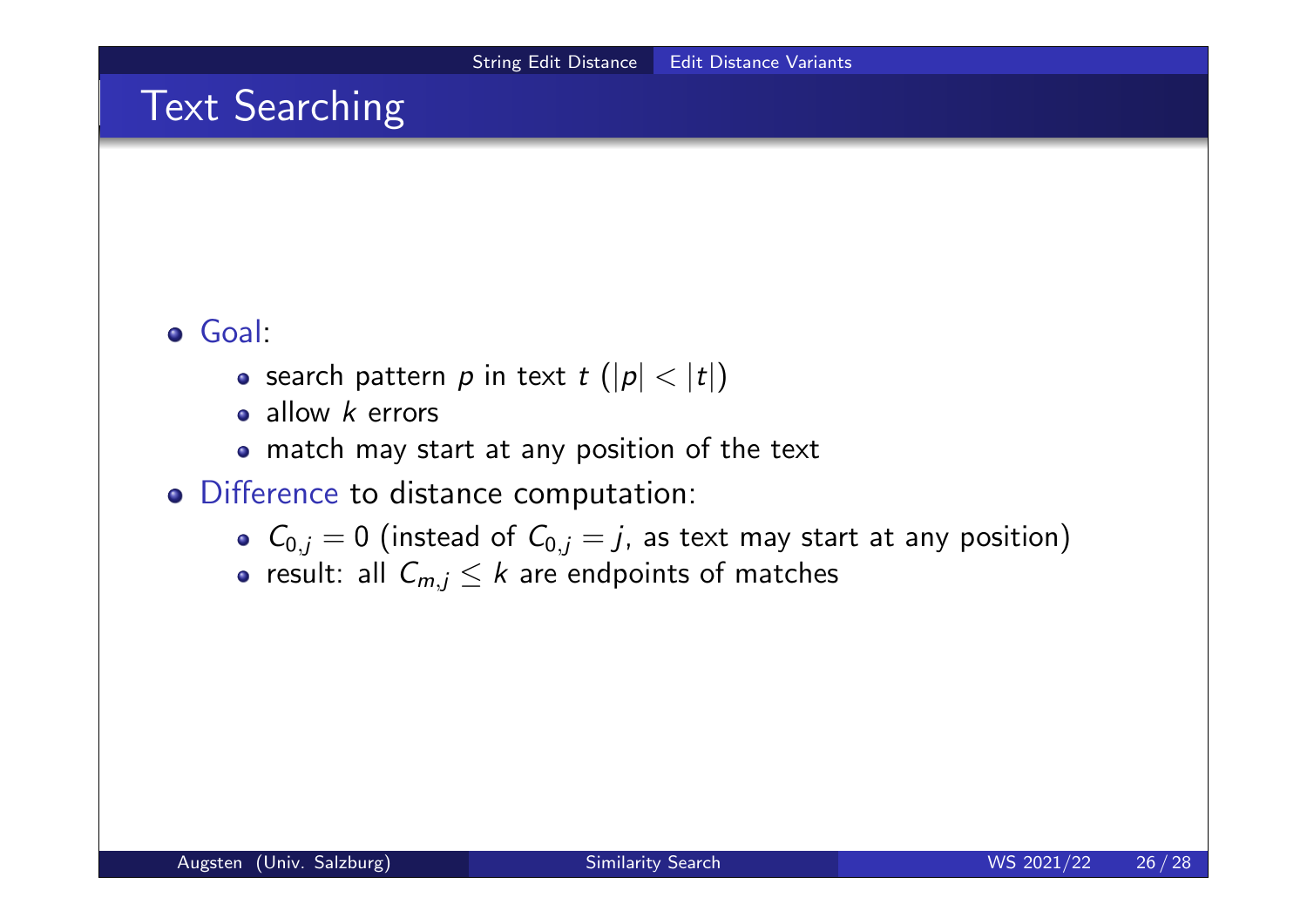### Example: Text Searching

Example:



 $\bullet$  Solutions: 3 matching positions with  $k \leq 2$  found.

s u r v e y s u r g e s u r v e y s u r g e r s u r v e y s u r g e r y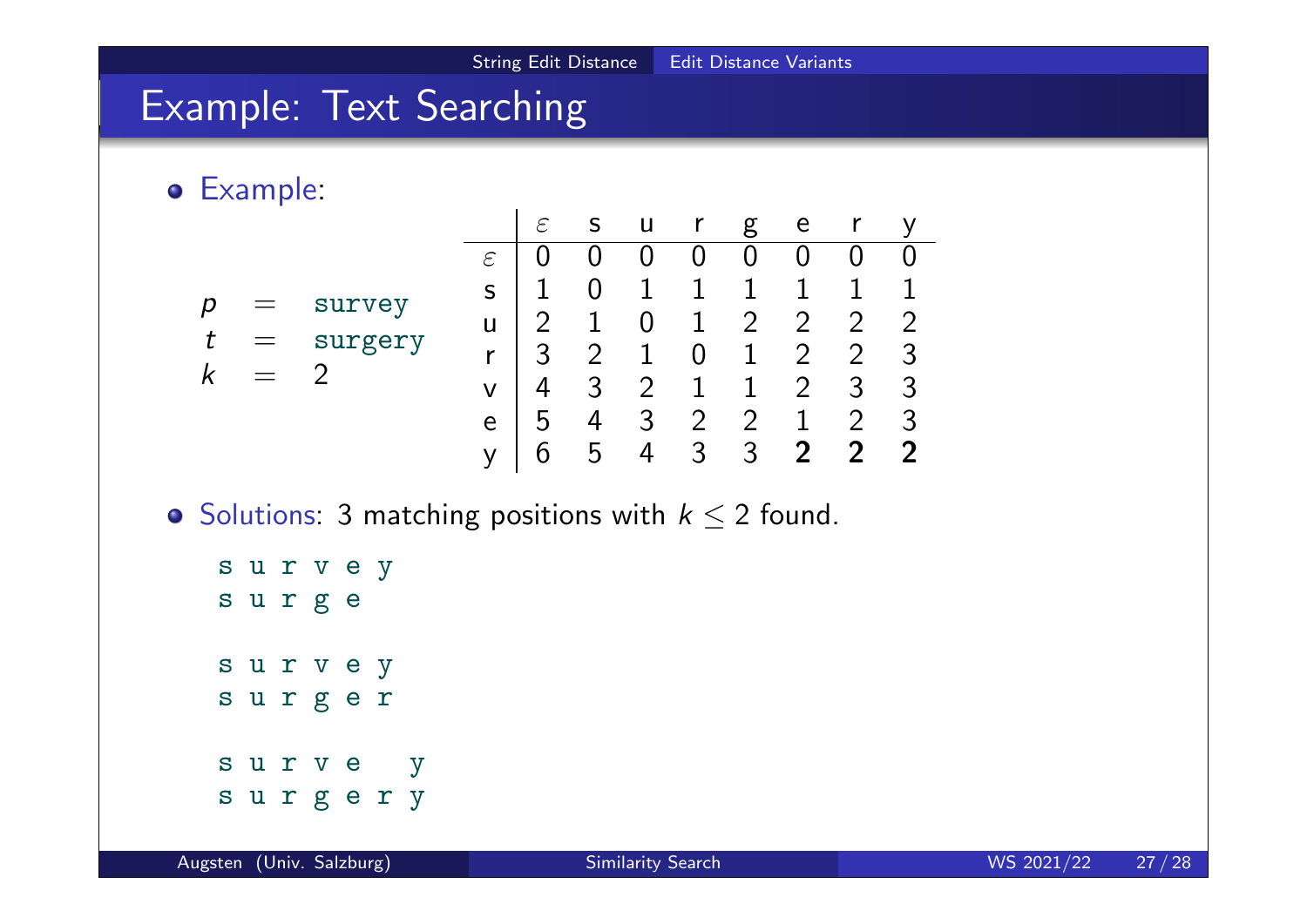### Summary

- Edit distance between two strings: the minimum number of edit operations that transforms one string into the another
- Dynamic programming algorithm with  $O(mn)$  time and  $O(m)$  space complexity, where  $m \leq n$  are the string lengths.
- **•** Basic algorithm can easily be extended in order to:
	- weight edit operations differently,
	- o support transposition,
	- simulate Hamming distance and LCS,
	- $\circ$  search pattern in text with  $k$  errors.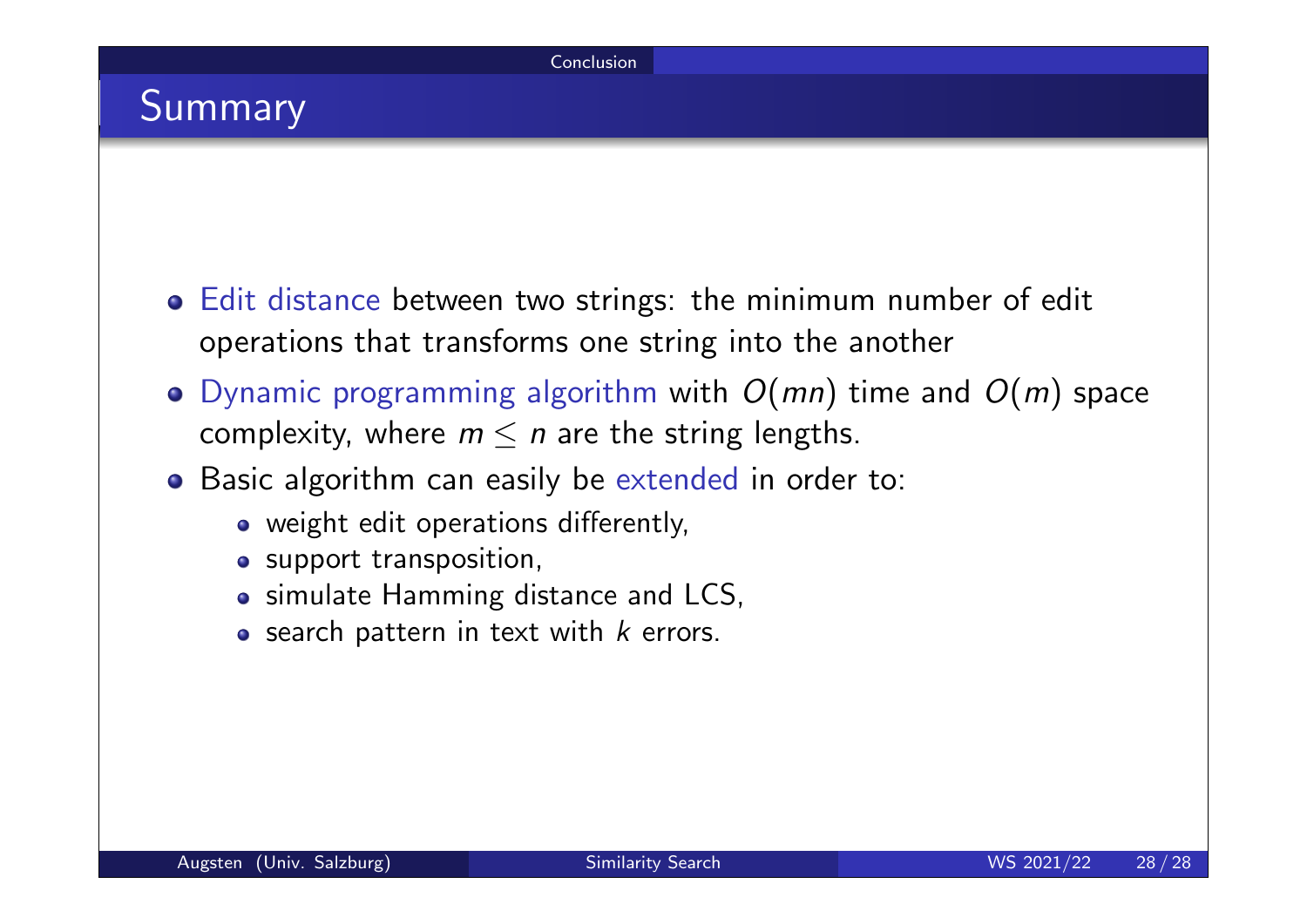#### Alberto Apostolico and Zvi Galill.

The longest common subsequence problem revisited. Algorithmica, 2(1):315–336, March 1987.

#### Richard W. Hamming. 譶

Error detecting and error correcting codes. Bell System Technical Journal, 26(2):147–160, 1950.

#### Vladimir I. Levenshtein.

Binary codes capable of correcting spurious insertions and deletions of ones.

Problems of Information Transmission, 1:8–17, 1965.

- 
- Saul B. Needleman and Christian D. Wunsch.

A general method applicable to the search for similarities in the amino acid sequence of two proteins.

Journal of Molecular Biology, 48:443–453, 1970.

David Sankoff and Josef B. Kruskal, editors.